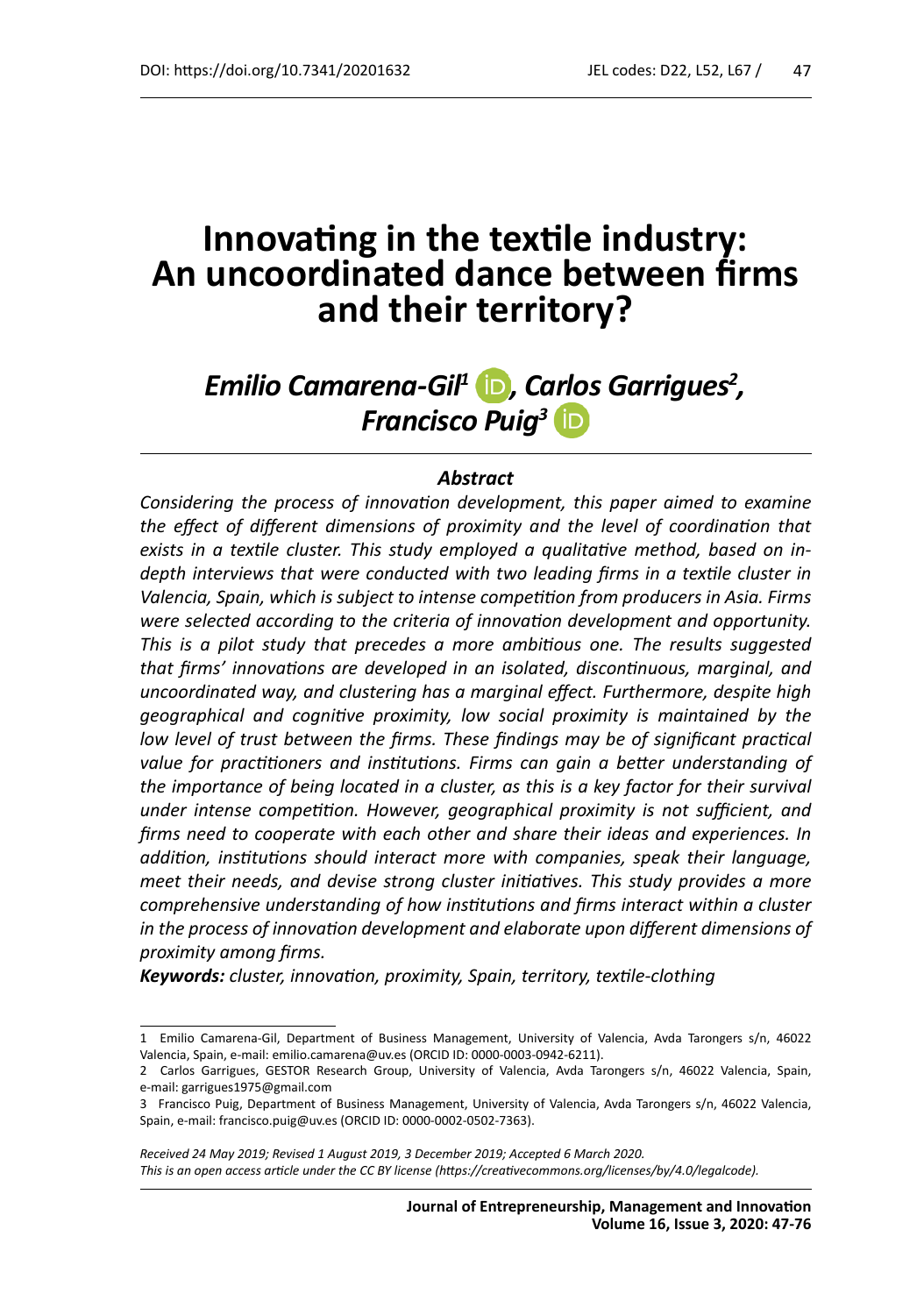### **INTRODUCTION**

The effect of clustering on the competitiveness of companies is hardly a new topic in the business literature. Paradigmatic examples, such as Silicon Valley (USA) for information technologies or Castellón (Spain) for tiles, speak for themselves. In these territories, the local productive system (firms and other actors) has been developed. Every type of activity is carried out in the value chain, and the final effect is positive (Puig & Marques, 2010). These cases are often used as a reference when analyzing successful companies. They provide a model for regional development and are a source of inspiration for academics and professionals alike (Molina-Morales & Martínez-Fernández, 2003). The activities of these territories, and the manner in which such activities are carried out, provides a good road map to study other sectors such as the textile industry.

To analyze these geographic realities, the aspects that can be studied are varied. In terms of the implemented business model (how firms do business and compete), two factors are considered fundamental: a) structural (size, ownership, activity, etc.) and b) strategic (implemented responses and strategies) (Lambert & Davidson, 2013). In the latter case, strategies such as internationalization or innovation are frequently used as a basis for research (Claver-Cortés, Marco-Lajara, Seva-Larrosa, & Ruiz-Fernández, 2019). This does not come as a surprise; in a globalized world, innovation has become key to survival for textile firms (Golf-Laville & Ortega-Colomer, 2012).

But what is the strategic relationship between the territory in which the firm is located and the implementation of innovations? A cluster represents the geographical space in which firms interact with companies and institutions that belong to the same sector and which are interrelated by ties of competition and cooperation (Porter, 1998). Authors including Baptista and Swann (1998) have demonstrated that when both aspects (company and territory) interact effectively, the region becomes a platform and a stimulus for innovation, and an excellent place to compete (as Silicon Valley or Castellón).

In the innovation process, the geographical and institutional proximity between the actors involved in this process promotes an understanding among the companies of what is transmitted to them by institutions, and at the same time, the institutions that belong to the cluster understand what the companies demand (Sivadas & Dwyer, 2000; Albors-Garrigós, Hervás-Oliver, & Hidalgo, 2009). In addition to the aforementioned proximities, firms and institutions in the cluster also need other proximity dimensions to break down barriers to innovation development. Such proximity dimensions include cognitive (to share the same knowledge base), social (being part of the same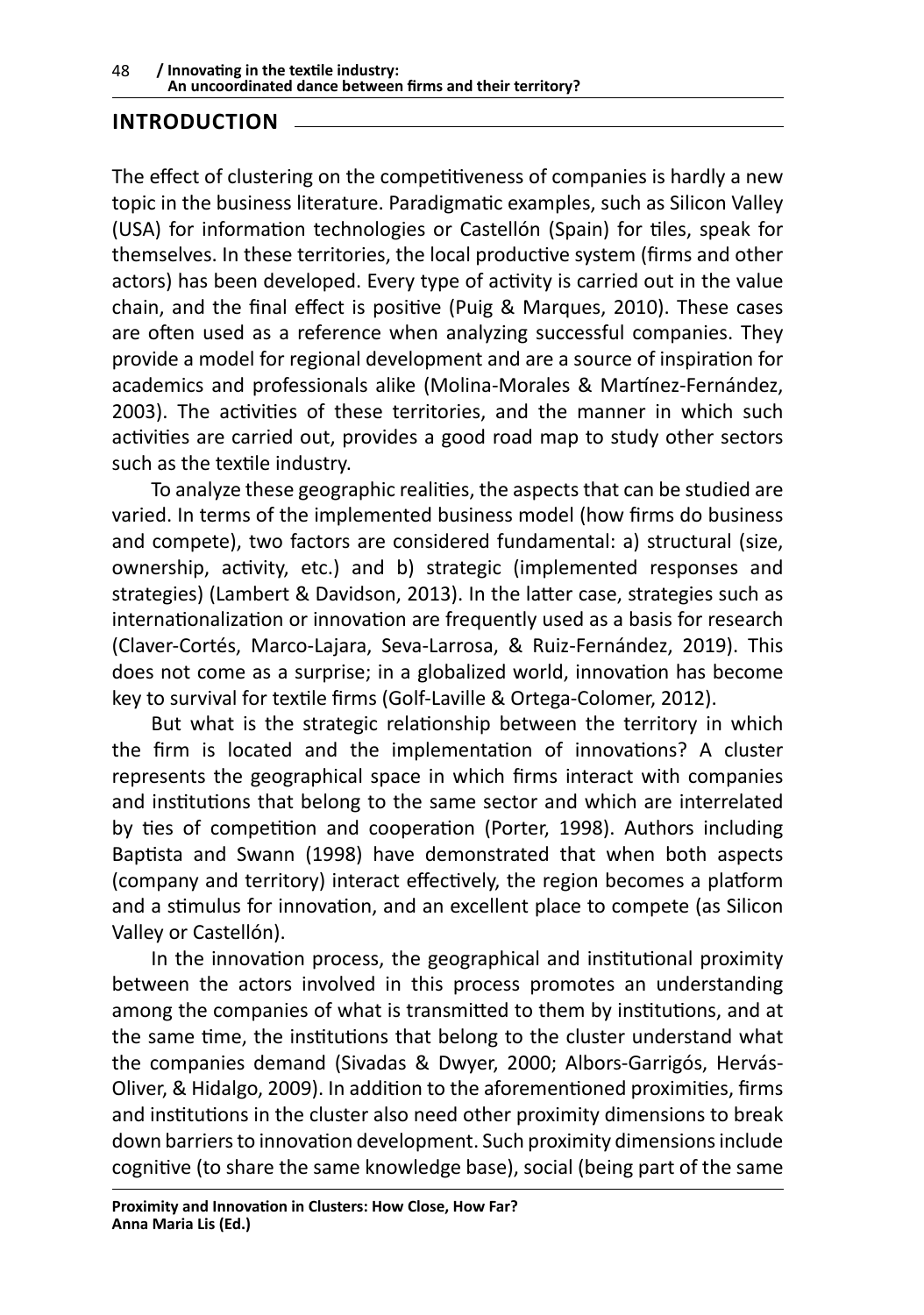social environment), and organizational (to belong to the same organization) proximities (Boschma, 2005; Balland, Boschma, & Frenken, 2015). Moreover, thanks to externalities and spillovers, geographic clustering can help smaller firms to overcome their size constraints (Porter, 1998). However, sometimes both innovation and territory interact or "dance" in an uncoordinated way and produce unexpected results (Heinonen & Ortega-Colomer, 2015).

Thus, this paper aims to examine the effect of different dimensions of proximity and the level of coordination that exists in a textile cluster in the process of innovation development. To this end, this study focused on one of the most important Spanish textile clusters and carried out indepth interviews with the executives of two representative companies. The interviews addressed issues related to the implementation of innovations, the influence of the territory in that process, and the level of the different dimensions of proximity that exist within the cluster.

This article is presented in six parts. Section 2 presents the literature review, which elaborates on the introduction, and explains the importance of innovation for growth, its conceptualization, and features, as well as the effect of proximity on innovation. Section 3 describes the research methodology and provides a brief description of the textile sector and the Valencian textile cluster. Section 4 presents the main results of the in-depth interviews and is followed by the discussion in section 5. Section 6 presents conclusions that summarize the main findings. A series of proposals are outlined for coordinating this dance between firms and institutions, the limitations of the study are identified, and directions for further research are suggested.

# **LITERATURE REVIEW**

# **Concept of innovation**

Innovation is not a new phenomenon. Primitive societies sought natural resources to ensure their survival and exerted the minimum amount of effort in the performance of their tasks. Many classic authors regarded innovation as a factor that indirectly stimulates economic growth through its effects on the variables that influence it in a more direct way, such as the division of labor. However, academics such as Schumpeter (1982) and Solow (1956), among others, asserted that, in addition to capital and labor, innovation is a key factor for development and economic growth. Following this line of thought, other authors, such as Freeman (1987) and Porter (1998), posited that the acquisition of new and more advanced technologies is an important factor for a country or a region, such that innovation represents the only way, in the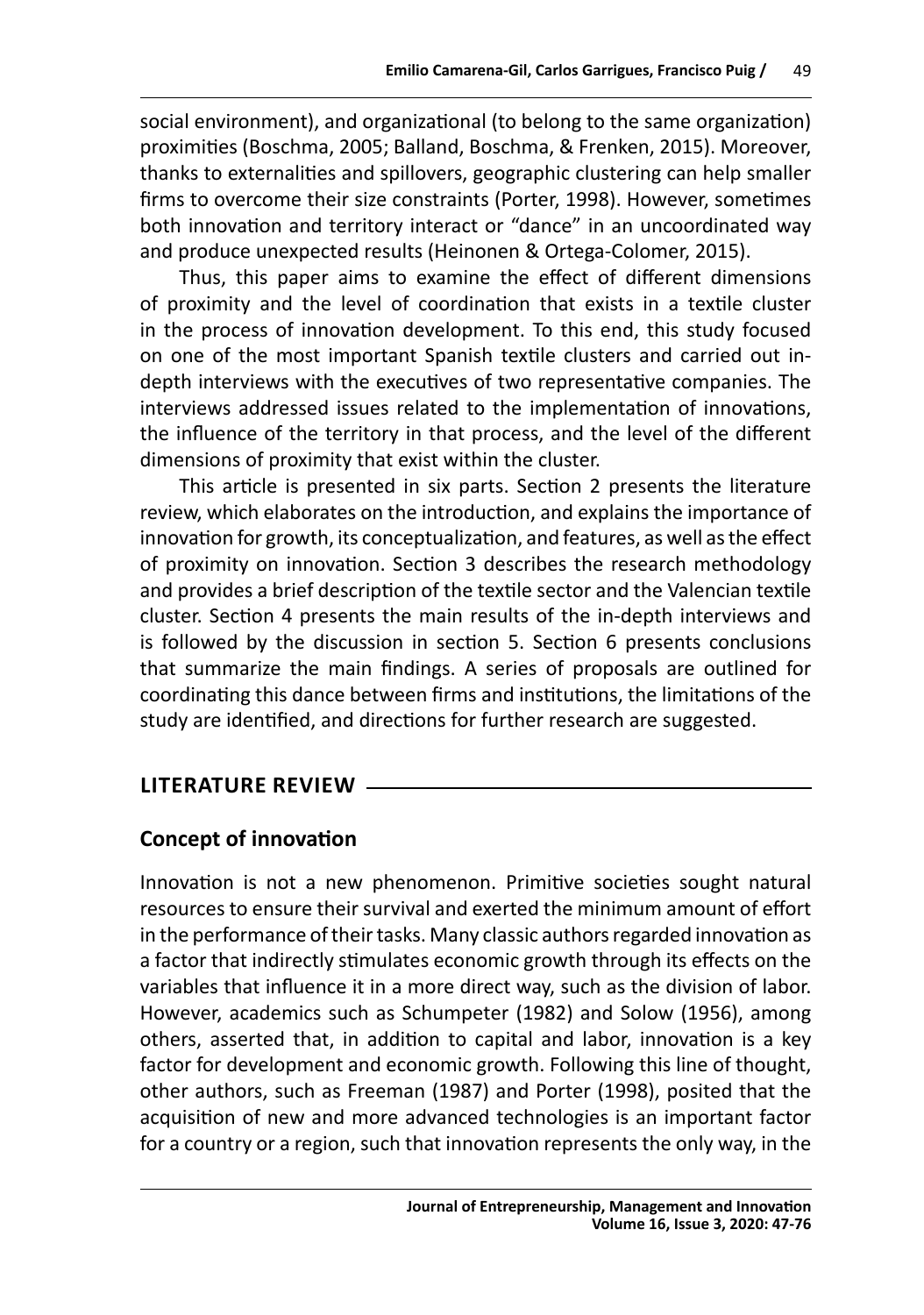long term, that a country can more effectively develop a competitive position and promote sustainable economic growth. The concept of innovation is an open one, and it is subject to different interpretations (Tidd & Bessant, 2018<sup>4</sup> ), although all authors agree that innovation is a new concept that involves improving a product, service, or process, and results in significant effects on the particular environment.

The Organization for Economic Cooperation and Development (OECD) developed the Oslo Manual (OECD, 2005), which distinguishes between four different types of innovation and provides some reasons for their implementation. These four types of innovation include the following:

- 1) Product innovation: this type of innovation involves significant changes in the capabilities of goods and services, such that either, new products and services are developed, or substantial improvements are made to existing products and services.
- 2) Process innovation: represents significant changes in production and delivery methods.
- 3) Organizational innovation: refers to the implementation of new organizational methods. These can include changes in business practices, in the organization of the workplace, or in the firm's external relations.
- 4) Marketing innovation: involves the implementation of new marketing methods, for instance, product design, packaging, or pricing.

Innovation is an activity that is linked to company performance: "*The ultimate reason (as to why companies innovate) is to improve firm performance, for example, by increasing demand or reducing costs*" (OECD, 2005, p. 29), and also by deeming innovation to include the implementation of a novelty and its introduction to the market, as opposed to its mere development. The factors that foster innovation are varied and their influence differs (see Table 1). For example, the organization of the workplace (or the territory) can enhance the exchange of knowledge with other organizations due to the proximity among the different actors.

Furthermore, the literature concurs that there are various mechanisms that might obstruct the implementation of innovation (Table 2). For example, such mechanisms include the weaknesses of institutions (associations, institutes, etc.) in terms of their equipment or, in other words, their uncoordinated policies for innovation (Bramwell, Nelles, & Wolfe, 2008).

<sup>4</sup> The authors mention no less than six different definitions of innovation (Tidd & Bessant, 2018), quoting scholars such as Peter Drucker and Michael Porter or entrepreneurs such as Richard Branson.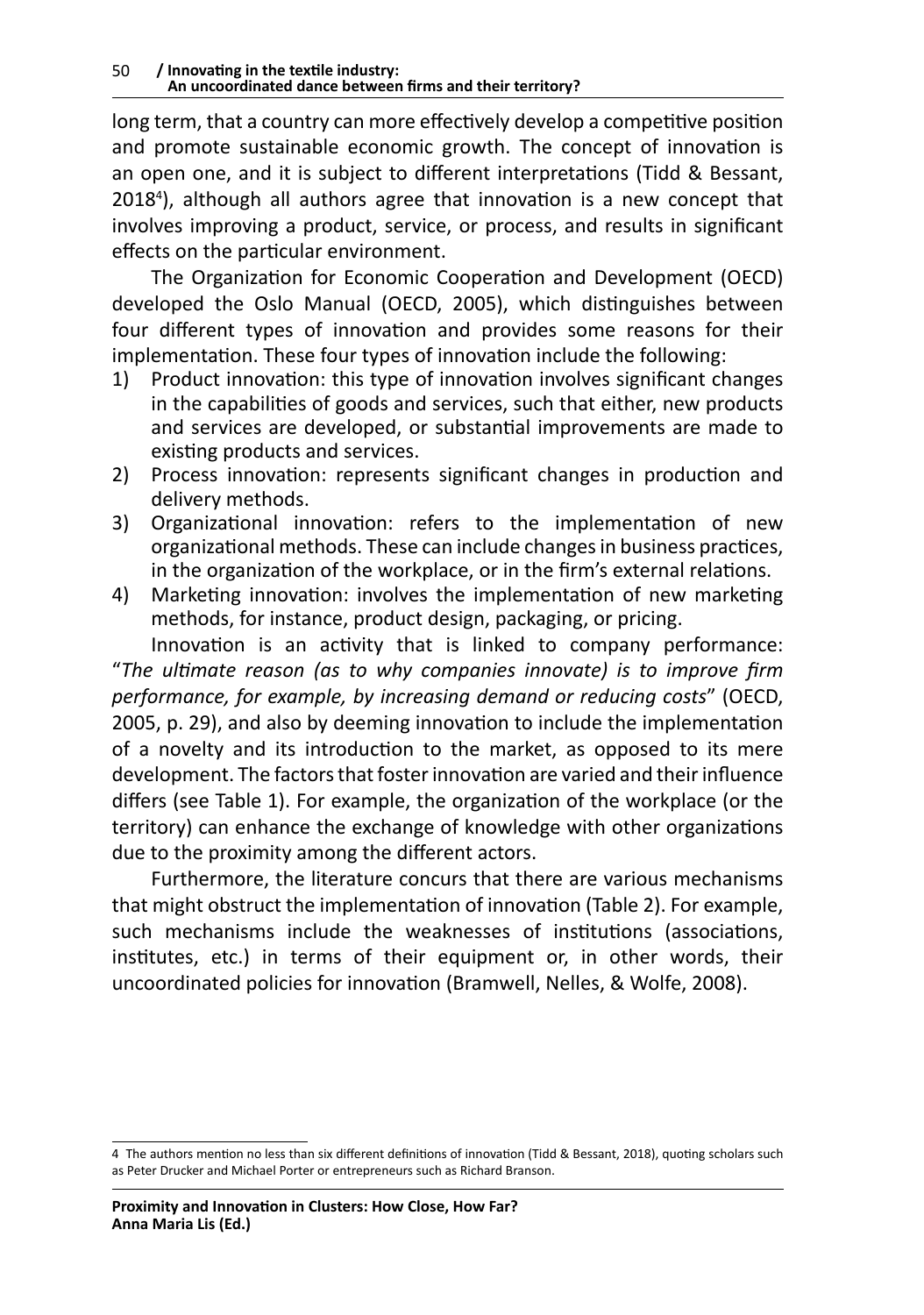| Competitors,<br>demand, and<br>markets                                                              | <b>Production and</b><br>distribution                                      | Organization of<br>the workplace                  | <b>Other factors</b>                     |
|-----------------------------------------------------------------------------------------------------|----------------------------------------------------------------------------|---------------------------------------------------|------------------------------------------|
| Increase market<br>share                                                                            | Enhance the<br>quality level                                               | Enhance internal<br>communication in<br>the firm  | Reduce the<br>environmental<br>footprint |
| Widen the product<br>portfolio                                                                      | Diminish costs<br>and reduce<br>raw materials<br>and energy<br>consumption | Exchange<br>knowledge with<br>other organizations | Increase safety and<br>health            |
| Adapt more quickly<br>to customers'<br>needs<br><b>Fourse:</b> awn alaboration based on OECD (2005) | Increase efficiency<br>and capacity                                        | Enhance work<br>conditions                        | Follow the rules                         |

**Source**: own elaboration based on OECD (2005).

#### **Table 2.** Factors hindering innovation

| <b>Economic factors</b>                                                  | <b>Factors related to</b><br>knowledge | <b>Factors related to</b><br>markets                                                            | Institutional<br>factors                                                                   |
|--------------------------------------------------------------------------|----------------------------------------|-------------------------------------------------------------------------------------------------|--------------------------------------------------------------------------------------------|
| High innovation<br>costs                                                 | Lack of necessary<br>knowledge         | Uncertainty.<br>Demand can be<br>low, and hence,<br>innovation<br>costs cannot be<br>recovered. | Lack of necessary<br>infrastructure and<br>technology.                                     |
| Risks and<br>uncertainty<br>Source: awn elaboration based on OECD (2005) | Lack of qualified<br>personnel         | Potential market<br>already dominated<br>by incumbents                                          | Legislation<br>does not favor<br>a determinate<br>innovation:<br>environmental,<br>fiscal, |

**Source**: own elaboration based on OECD (2005).

# **Territory, proximity, and innovation**

The concept of proximity, which relates to innovation and the dissemination of knowledge, has followed a process that can be compared to the distance dimensions that are observed between countries, as described in *International Business* (IB) literature. In 2001, Pankaj Ghemawat (Ghemawat, 2001) introduced the CAGE framework, which identifies several distance dimensions: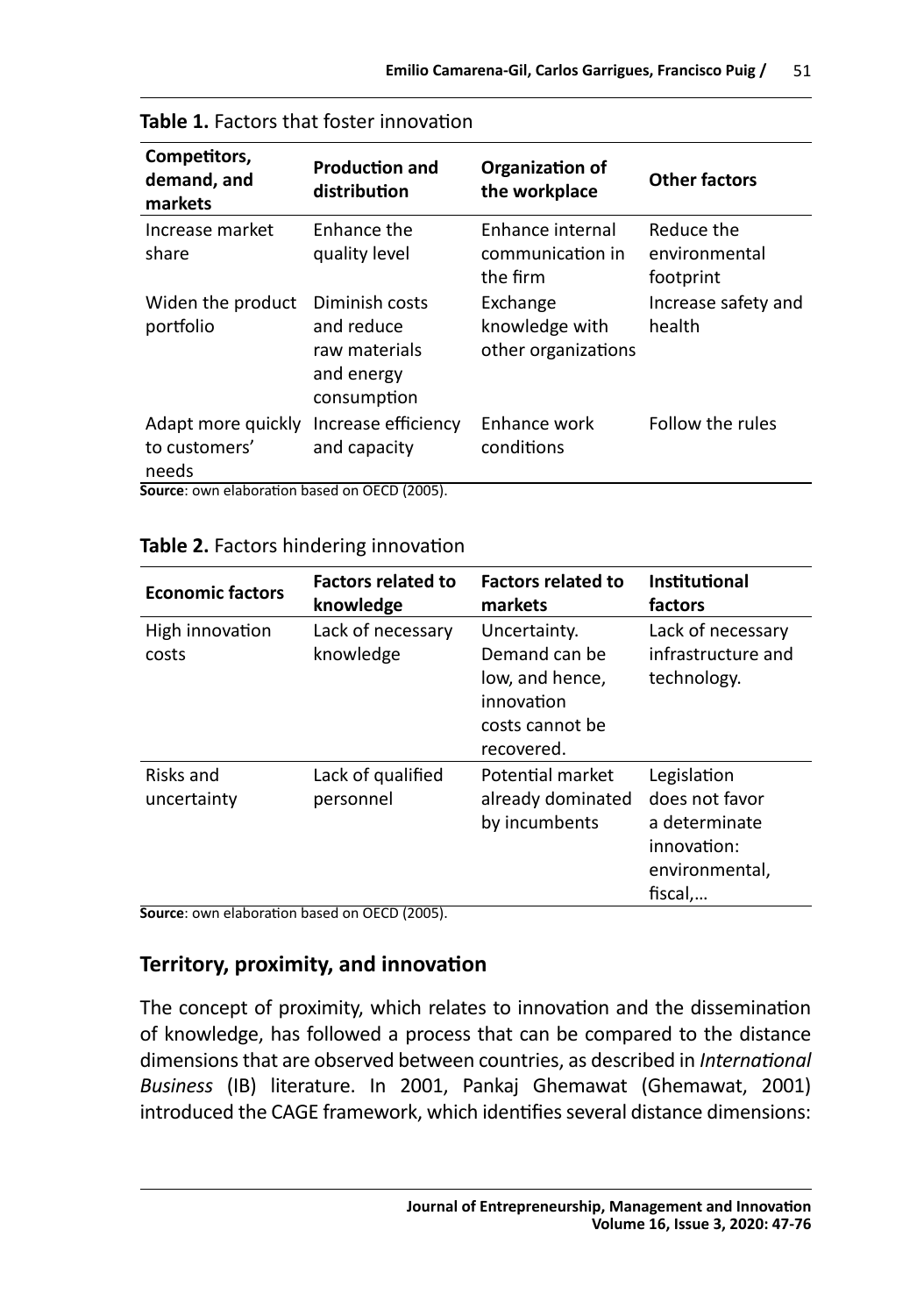#### 52 **/ Innovating in the textile industry: An uncoordinated dance between firms and their territory?**

- c*ultural*: refers to differences in religious beliefs, race, and social norms that determine how people interact with one another and with companies and institutions;
- *administrative:* expressed as the existence of historical or political connections, political hostility, or institutional weaknesses;
- *geographical:* calculated as the physical (i.e., transport) distance between two countries;
- *economic:* reflects differences in income between nationals of different countries or differences in the costs of resources.

In the exchange of knowledge, and in particular, in the development of innovation, the reverse concept is used. The cluster literature has always advocated the importance of the physical distance between companies (or, more precisely, the lack thereof) in relation to the definition and delimitation of a cluster, as well as its influence on the performance of the firms located within it. It was not until the early works of the French School of Proximity (Torre & Rallet, 2005), and especially those of Boschma and his collaborators (Boschma, 2005; Balland et al., 2015), that different dimensions of proximity were added to the equation in an effort to explain their impact on successful knowledge interchange and potential innovations.

According to Boschma (2005), proximity can be measured according to five different dimensions (i.e., cognitive, social, geographical, organizational, and institutional). Importantly, he pointed out that negative effects arise from too little proximity between actors (this is, actors are distant from each other), and/or actors that are too close to each other. Thus, proximity is a variable that should be optimized, rather than minimized. Delving deeper into this concept, Molina-Morales, Belso-Martínez, Más-Verdú, and Martínez-Cháfer (2015) posited that attention should be given to the formation and dissolution of inter-firm linkages, as the development of innovation is based on such linkages. By studying a mature cluster of footwear firms in Spain, they found a relationship between the different dimensions of proximity and the creation of inter-firm linkages. We can refer to these conclusions in the present study, as the cluster presented in this paper is also mature<sup>5</sup>. Having reviewed Boschma's observations regarding the different dimensions of proximity and their relationship with innovation, we identified:

### **Cognitive proximity**

Cognitive proximity is the shared knowledge base that enables communication between the actors (Boschma, 2005). It is also helpful for understanding

<sup>5</sup> The textile activity in the region started well before the 20th century. It first took advantage of the available hydraulic power, then of steam power engines. ATEVAL, the association of firms in the sector, was founded in 1977, and AITEX, the technological institute, started its activities in 1985.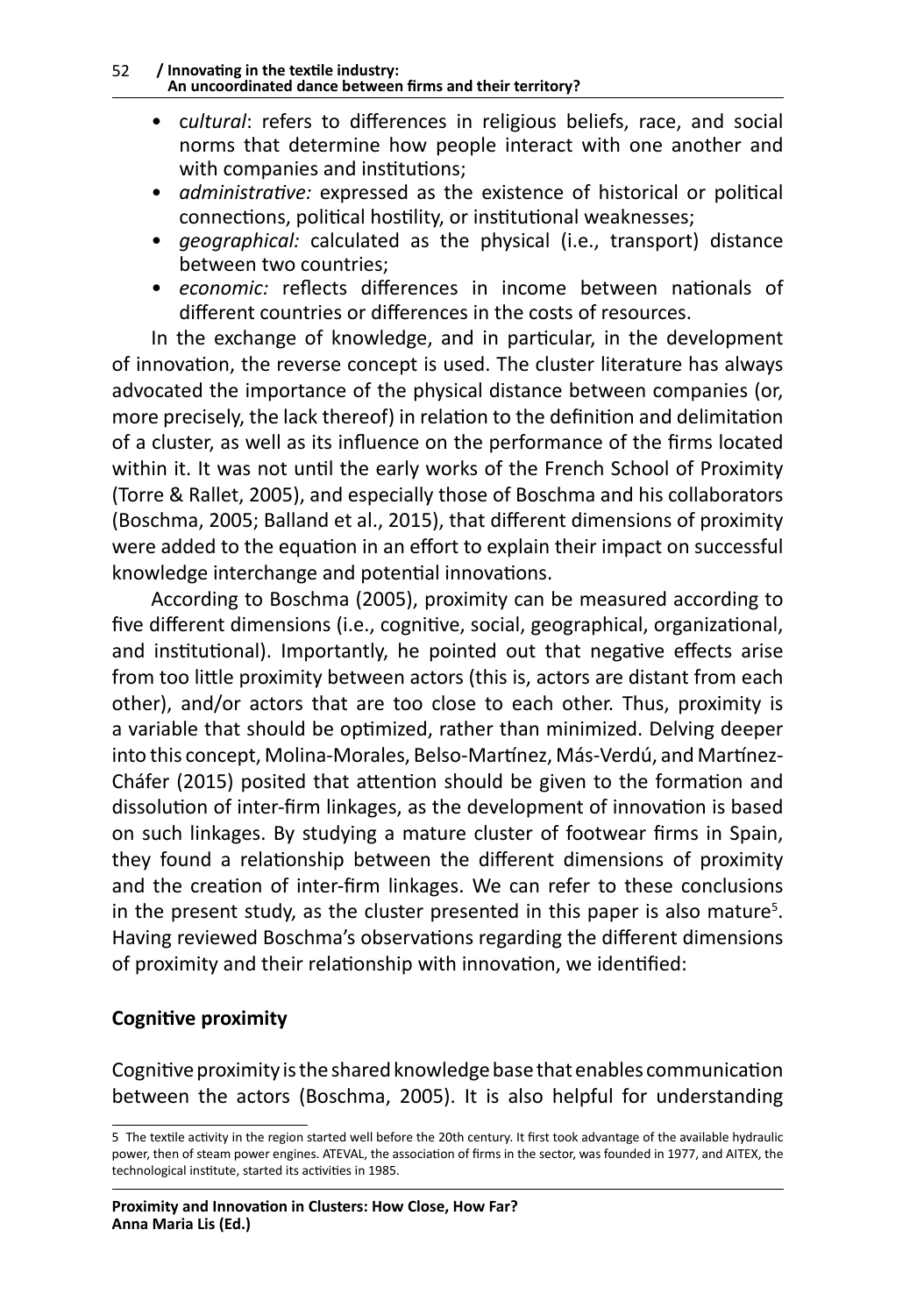and processing new information. Too much proximity may lead to a lack of sources of novelty, increase the risk of lock-in and undesirable knowledge spillovers, and will inevitably result in problems of communication, as the actors are unable to exchange actionable information (Nooteboom, 2000). Contrastingly, low cognitive proximity, in terms of competences and skills, enables communication (Boschma, 2005).

In a mature cluster in Spain, Molina-Morales et al. (2015) found that too much cognitive proximity negatively affected the creation of linkages, which are a key element for the exchange of information and interactive learning. In contrast, Lazzeretti and Cappone (2016) studied the ties between entities in the high technology consumer goods cluster in Tuscany, Italy<sup>6</sup>. They revealed that cognitive proximity promoted the formation of ties, not only in the initial phase of the cluster but also, albeit to a lesser extent, in the later cluster stages.

The location of the firm in a cluster may help to attain the optimum level of cognitive proximity (Maskell, 2001), as clusters consist of firms that share a common knowledge base, and the knowledge creation that is generated among them occurs through variation as well as by means of a deepening division of labor. Their knowledge base consists of diverse, albeit complementary, resources. Co-location within the same cluster allows the local actors to closely monitor each other and share their cognitive base while preserving the diversity that is necessary for interactive learning (Boschma, 2005). As a consequence of the division of labor and specialization, the knowledge bases of the different firms diverge, which stimulates deeper learning. Because of growing specializations, the knowledge bases of firms diverge to such an extent that interactive learning is stimulated, although communication is hindered by too much divergence.

### **Social proximity**

Social proximity is derived from embeddedness theory (Granovetter, 1985), which posits that economic relations occur while being embedded in a social context, such that social relations also affect the economic results of these relations. Social proximity is defined at a micro-level<sup>7</sup>, and these relations are thought to be embedded when they are based on trust, which arises from friendship and regular intercourse. This form of trust eases

<sup>6</sup> This cluster is composed of firms that work in the fields of geology, IT, chemistry, biology, and engineering, which mainly concentrate on the restoration of areas that have a rich cultural heritage. In addition to these big and small firms, one has to add several universities (e.g., Pisa, Florence and Padova), research institutions, and other knowledge providers. In contrast with the foodstuff and textile clusters in Valencia which were mentioned in the article, it can be considered a young cluster. 7 This social proximity, as defined at a micro level, is not to be confused with the adherence to a set of values as religious or ethnic values. This more macro level of proximity will be dealt with when explaining the institutional proximity concept.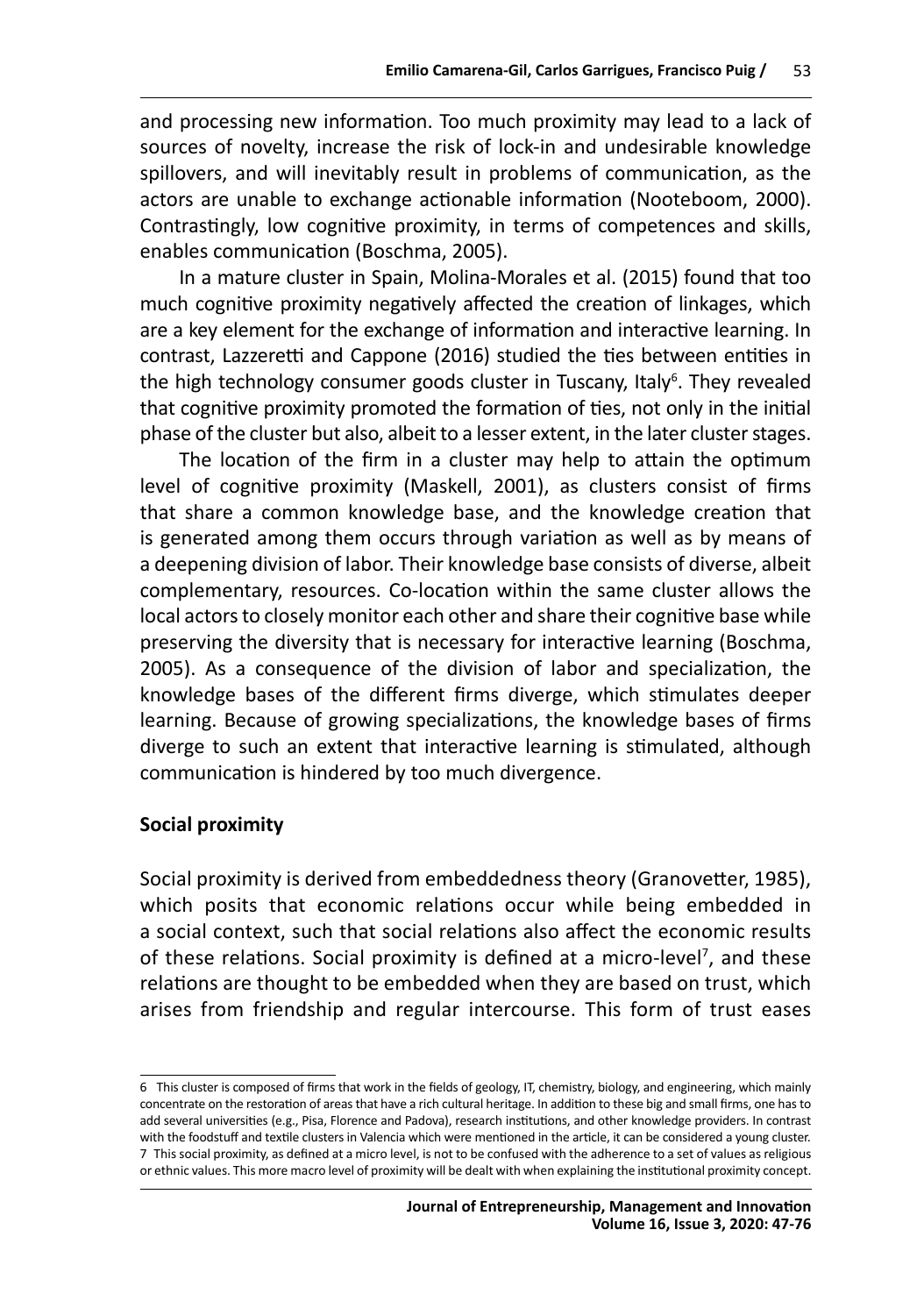the transfer of tacit knowledge, which is rarely exchanged through market mechanisms (Maskell & Malmberg, 1999).

This notion is formed from the rationale that a low level of social proximity affects the building of trust, resulting in a low level of knowledge interchange, which thereby impedes the development of innovations. However, the opposite situation also presents an unwelcome effect. Too much social proximity may cause the actors to underestimate the possibility of opportunism and, when maintained over a long period, this causes the actors to be locked into the established way of doing things, instead of using their capacity to learn and innovate (Uzzi, 1997).

Locating in an industrial cluster territory may compensate for the negative consequences that arise from too much social proximity: Networks that have overly tight bonds will "dissolve" because, in an agglomeration, agents have greater opportunities to establish relations with other parties and to accede to networks of a supra-regional level (Gordon & McCann, 2000). Location can also enhance social proximity via geographical proximity, and firms can benefit from frequent contacts as well as greater opportunities to build trust.

# **Organizational proximity**

While Boschma (2005) argued that it is necessary to share a common knowledge base and common competencies in order to approach firms and generate knowledge, it is also true that knowledge creation depends on the coordination of the exchange of complementary knowledge both inside and outside organizations. Organizational issues are coordination mechanisms, and they are also the vehicles of these exchanges.

Organizational proximity enhances learning and encourages innovation development, and it is associated with several degrees of intensity, from a pure spot relation between the actors, which is an example of low organizational proximity, to a hierarchically organized firm or network that has strong linkages. Close organizational proximity promotes innovation development as it ensures the rights of ownership over such development. However, too much organizational proximity leads to a lack of flexibility in respect to the implementation of innovations, and organizational lock-in can prevent access to novelty, resulting in insufficient feedback mechanisms that are critical for knowledge development (Blanc & Sierra, 1999). It is believed that an organizational arrangement, which is composed of divisions that have a sizeable degree of autonomy, or of trust-based networks between the organizations (Nooteboom, 2000), may guarantee the desired level of flexibility, while also ensuring close organizational proximity.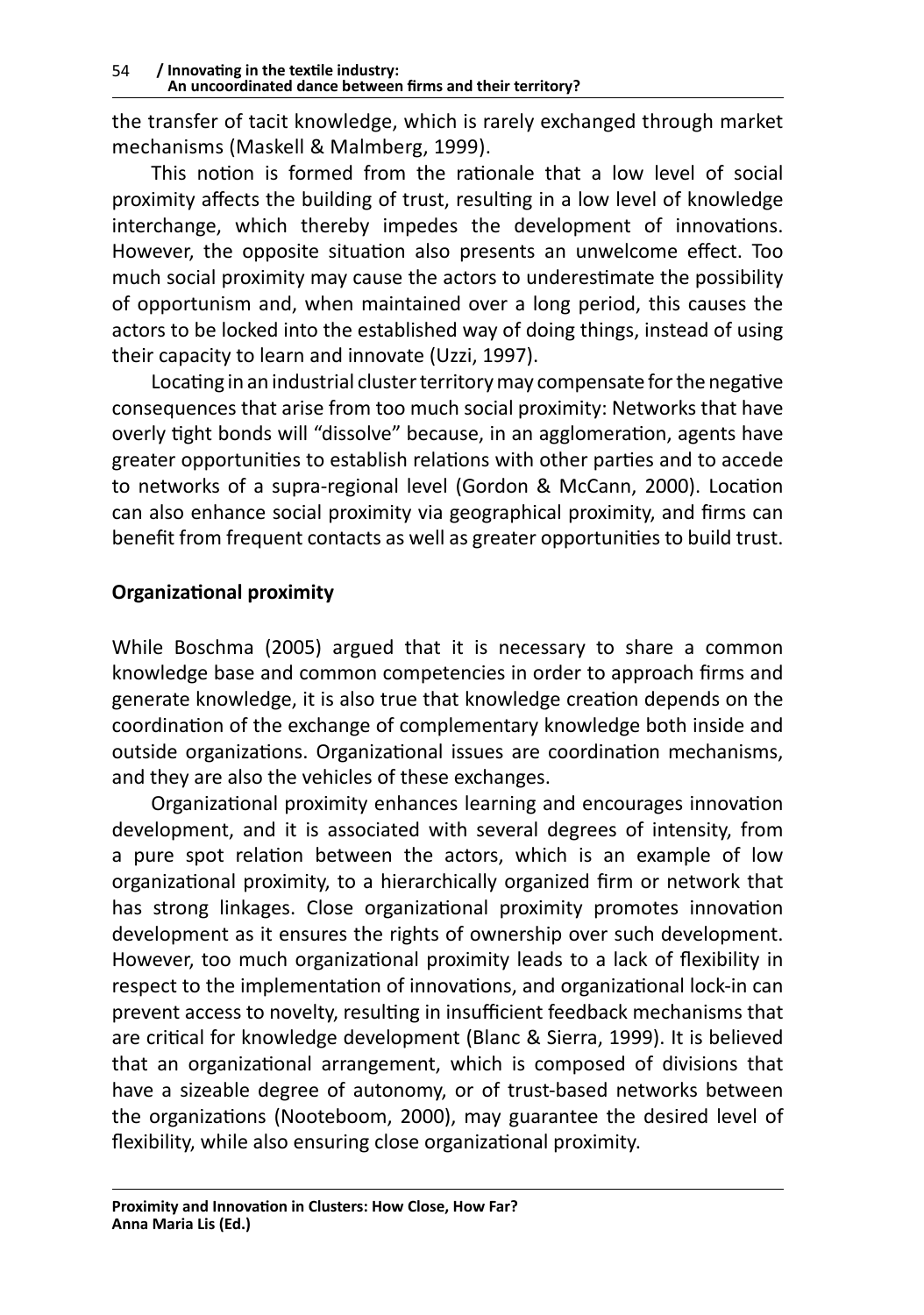### **Institutional proximity**

Institutional proximity is associated with the institutional framework at a macro level. In contrast to social proximity, institutional proximity is formed by the relationships among actors at a macro-level. North (1990) differentiated between a macro-level institutional environment (e.g., norms and values related to conduct) and a micro-level institutional environment in which norms and values are embedded in specific interchange relations.

Edquist and Johnson defined institutions as "sets of common habits, routines, established practices, roles, or laws that regulate the relations and interactions between individuals and groups" (Edquist & Johnson, 1997, p. 46). Formal institutions (laws and norms) and informal institutions (cultural norms and habits) influence how the actors coordinate their tasks. These institutions influence how knowledge is interchanged and how innovation is developed (Boschma, 2005), by minimizing opportunism and uncertainty.

In this sense, institutional proximity is a factor that enables knowledge interchange and innovation development (Heinonen & Ortega-Colomer, 2015). However, as observed in the case of the other proximity dimensions, institutional proximity can be detrimental to innovation development, particularly when its level is excessive. When there is too much institutional proximity, episodes of institutional lock-in can occur, blinding the actors to new possibilities, which intensifies institutional inertia and impedes essential institutional re-adjustments (Bramwell et al., 2008). This situation can be avoided by implementing a system of institutional checks and balances (Herrigel, 1993), which can promote institutional stability while also encouraging openness and flexibility. This system facilitates the necessary political checks and balances that allow for political change, and encourages changes in laws and norms. It can furthermore prevent power from accumulating in the hands of the actors, which could lead to control of the system. Molina-Morales et al. (2015) confirmed this effect when they verified that too much institutional proximity hinders the creation of linkages in a mature cluster. In contrast, Lazzeretti and Capone (2016) found that institutional proximity enhances the formation of ties in the early stages of a cluster as well as in later stages, although the latter case was observed with less intensity.

### **Geographical proximity**

Geographical proximity is defined as the spatial (or physical) distance between economic actors, in both a relative and absolute sense (Boschma, 2005). A smaller distance between actors enhances information exchange,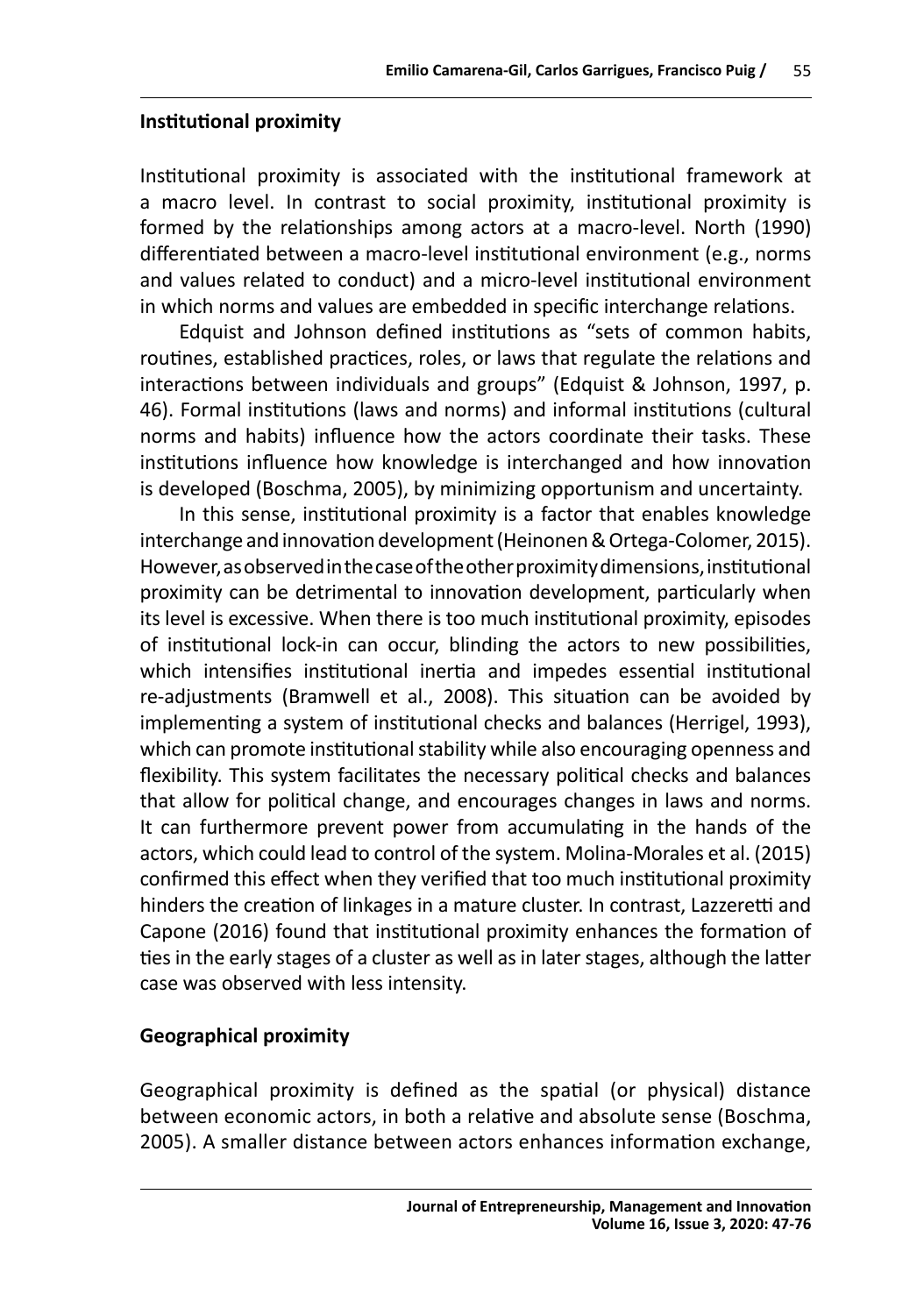thus facilitating the transfer of tacit knowledge. In respect to knowledge sources, a short distance increases the level of innovative performance (Audretsch & Feldman, 1996).

However, geographical proximity *per se* is neither anecessary nor sufficient condition for interactive learning to occur. Other forms of proximity can serve as substitutes for geographical proximity (Grabher, Ibert, & Flohr, 2008). Learning networks do not need a spatial limitation, and tacit knowledge can be transmitted across large distances provided that a standard of organizational proximity exists (through the coordination of tasks carried out by a central body) and that there is a given level of cognitive proximity between actors so that the knowledge can be absorbed (Rallet & Torre, 1999). Similarly, if geographical proximity is not complemented by a minimum level of cognitive proximity, it is insufficient for the effective transmission of knowledge.

Geographical proximity can be achieved by firms that belong to the same cluster, as the distances involved are small in scale. However, too much proximity can lead the firms in a region to be too inward-looking. This resulting lack of openness to the outside world can affect the cognitive proximity of actors, which is aggravated in the case of specialized regions, and this situation has been observed to occur in a cluster (Boschma, 2005). This spatial lock-in can be avoided by forming linkages with partners outside the region while also maintaining close links with local actors. Molina-Morales et al. (2015) found close geographical and social proximities in the case of firms located in a mature cluster, and such proximities had a positive effect on the formation of inter-firm linkages, which is a prerequisite for achieving information exchange. This effect was also observed by Lazzeretti and Capone (2016) in both the early and later stages of the cluster's life, although in the last stages of the cluster, the intensity of the effect was lower. By researching cluster initiatives, Lis (2019) observed that geographical proximity had the same effect on cooperative relationships between firms.

The different dimensions of proximity can influence the information exchanges between actors in the cluster. By researching the level of the different dimensions of proximity within the cluster, we can obtain valuable information about how innovations developed within it, as innovation is based on knowledge exchanges between actors.

# **Innovation and clustering effect**

Industrial districts and clusters are two models of production organization which propose, simultaneously, two approaches of economic development that consider territorial location to be fundamental, and both suggest developing models of production and exchange based on the binomial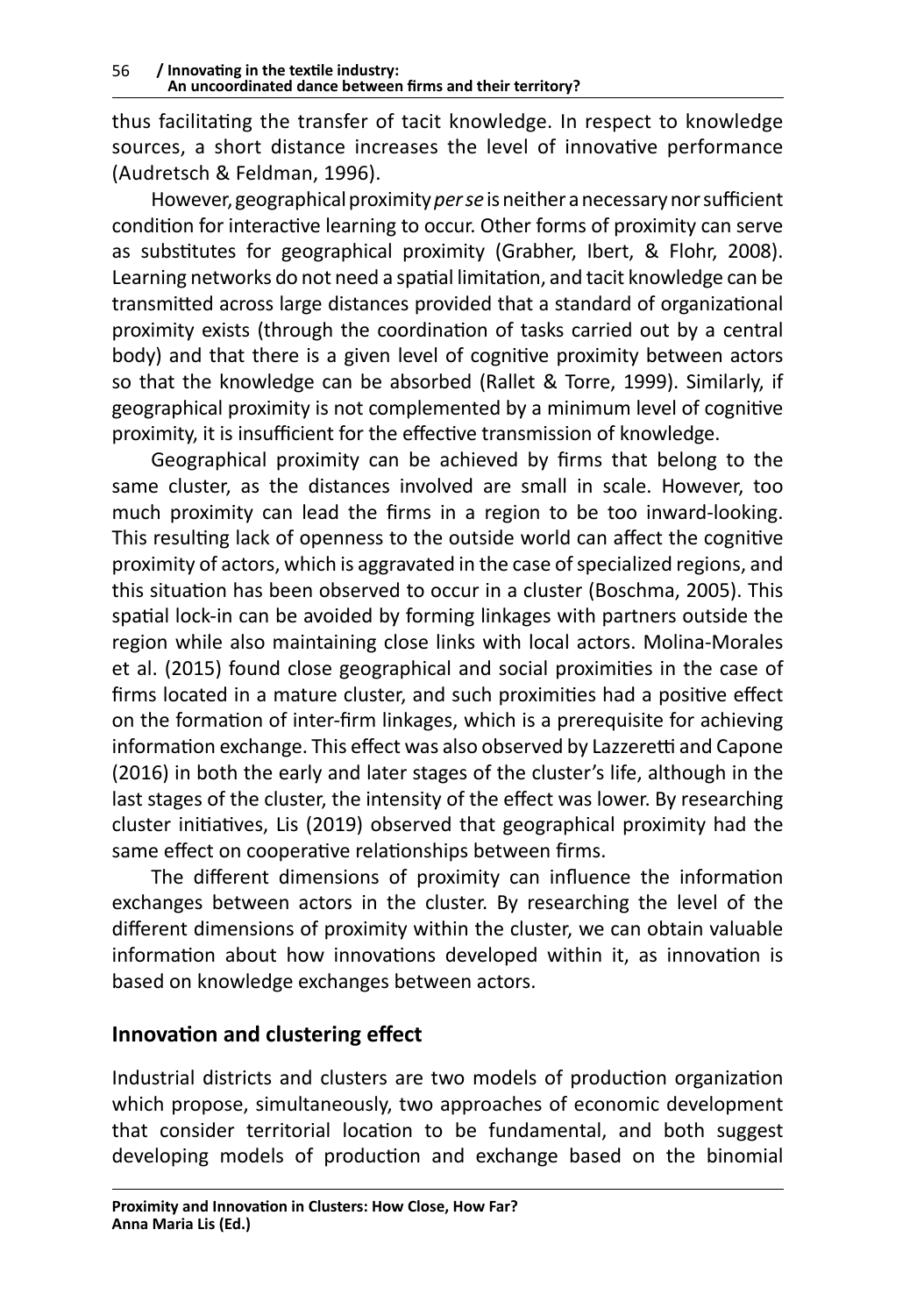company and society. According to the literature, an industrial district can be understood as a "socio-territorial entity characterized by the active presence of a community of people and a population of companies in a natural and historically determined area" (Becattini, 2015). We define clustering as the action through which firms concentrate, and their interaction is considered in both a geographical and sectorial sense (Schmitz, 1992). This action results in the formation of clusters (Albors-Garrigós et al., 2009) that have a significant effect on the companies that are located within them, particularly in terms of the introduction of manufacturing innovations (Baptista & Swann, 1998), financial performance differences (for instance, profitability), as well as non-financial differences (i.e., internationalization), which are measured in relation to their location inside or outside the agglomeration (Molina-Morales, 2001; Rodríguez-Victoria, Puig, & Gonzalez-Loureiro, 2017). Therefore, the "territory effect" is a structural feature within the manufacturing sector, and it results in a relevant territorial specialization and encourages a higher entrepreneurial activity rate in the area (Delgado, Porter, & Stern, 2010). This entrepreneurial attitude means that both new and existing companies are concerned about the implementation of renewal and innovation policies.

The main advantage of a cluster lies in how it contributes to improving the competitive advantage of the companies that are located within it, which thus increases the competitiveness of the cluster as well as that of the region where the cluster is located (Martin & Sunley, 2003). Porter (1998) suggested that this is due to the relationships that exist between the companies, which positively influence the four vertices that determine the diamond or rhombus that explains the competitive advantage. Following the guidelines of Porter (1998), we can further specify the factors that encourage these competitive improvements to take place by classifying them into three basic categories as follows:

- 1) Productivity enhancements: this occurs as a result of specialization, the complementarity of the activities of the actors (participating companies), the increase in the bargaining power of companies, and the reduction in transaction costs.
- 2) Promotion of innovation: as a result of a greater ability to perceive new customer needs, new technological, commercial, or productive possibilities through joint research are made possible.
- 3) Creation of new companies: thanks to the reduced level of risk and lower entry barriers, as well as established relationships and potential customers for new companies.

Empirical evidence identified a «clustering effect» on productivity, innovation rates, and entrepreneurial attitudes (Molina-Morales & Martínez-Fernández, 2003; Puig, González-Loureiro, & Marques, 2014, Rodríguez-Victoria et al., 2017; Claver-Cortés et al., 2019). These externalities can be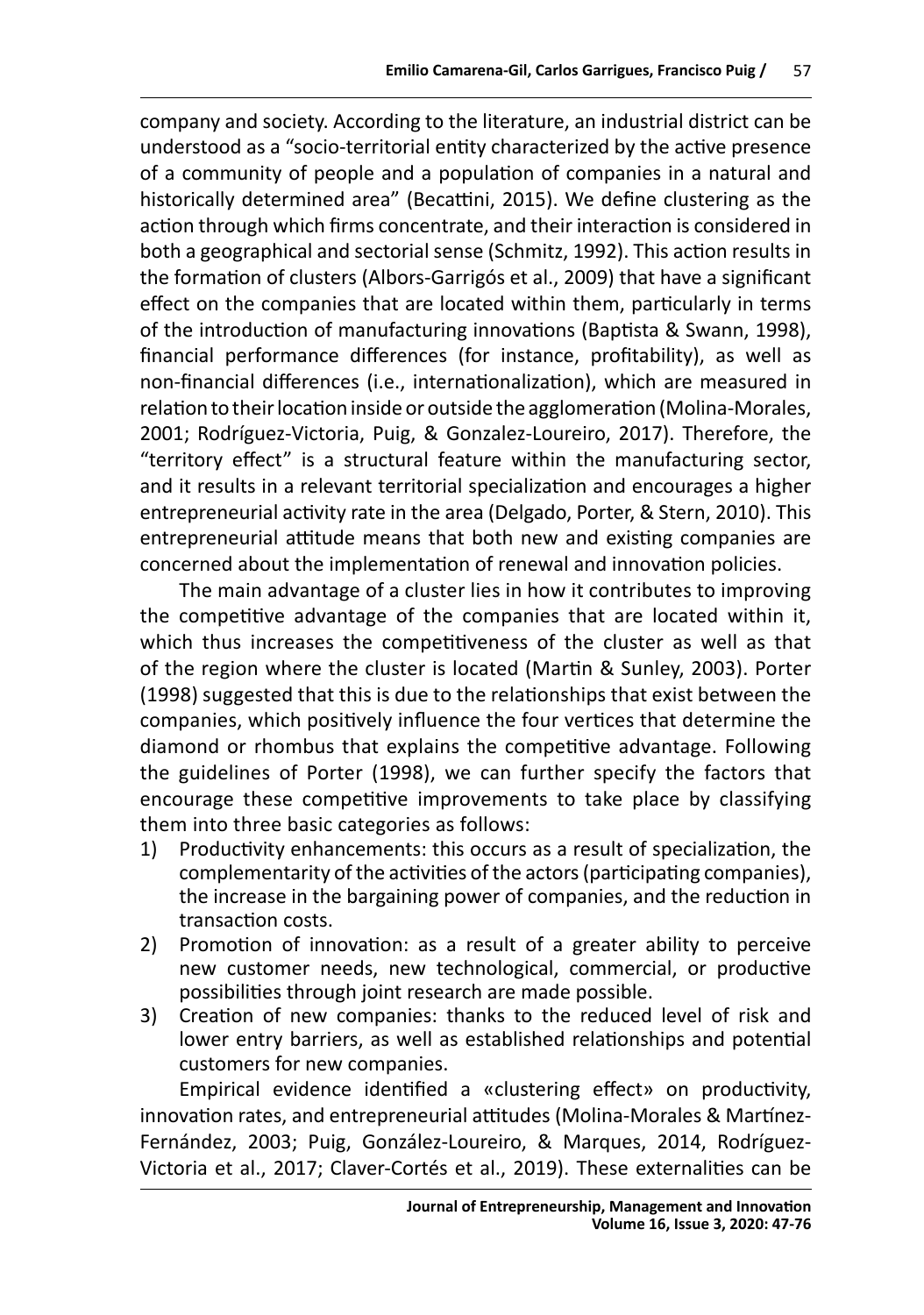explained by three types of advantages that are difficult to achieve using another approach (Camisón, 2004):

- 1) Shared advantages: within a cluster, the development of ideas about competition and cooperation.
- 2) Competitive advantages: based on identifying competencies, and on differentiating elements of the companies that belong to a cluster which allow them to compete more effectively.
- 3) Comparative advantages: these types of advantages include the territory in which the companies are located. For example, it is worth mentioning that the Ontinyent area is the "capital" of the textile cluster at a regional level, and is home to almost 44% of the companies. Within the cluster area, around 33% of the manufacturing companies are associated with the traditional textile company.

Therefore, this organizational model, which is based on geographical proximity, is an important stimulus for innovation and the sustainability of companies, as it favors competitiveness: Some textile companies would not have grown to such a significant extent had they been located in another part of Spain (Puig & Marques, 2010). Clusters extend vertically in the value chain which includes suppliers and auxiliary industries, and they also extend horizontally or transversally, by incorporating knowledge providers, public institutions, educational institutions, industrial parks, technological institutes, information services, recycling, and technical support firms, which are key to implementing innovations (Golf-Laville & Ortega-Colomer, 2012). However, while geographical proximity is a necessary prerequisite for the organizational model, it is by no means sufficient for the effective coordination of the incumbent firms.

# **RESEARCH METHODS**

# **Research design, approach, and cases**

Our study is based on qualitative research. Qualitative data represent nonnumeric data which have been obtained by employing different research strategies (Saunders, Lewis, & Thornhill, 2009). Qualitative research aims to obtain rich information about people's lives, experiences, behaviors, social movements, cultural phenomena, or management (Yin, 2018), which cannot be represented by numbers. In its broadest sense, the term "qualitative methodology" refers to research that produces descriptive data: The written or spoken words or the observable behavior of the individuals being studied (Taylor, Bogdan, & DeVault, 2015). Qualitative methods can be used to obtain complex details about some phenomena, such as feelings, thought processes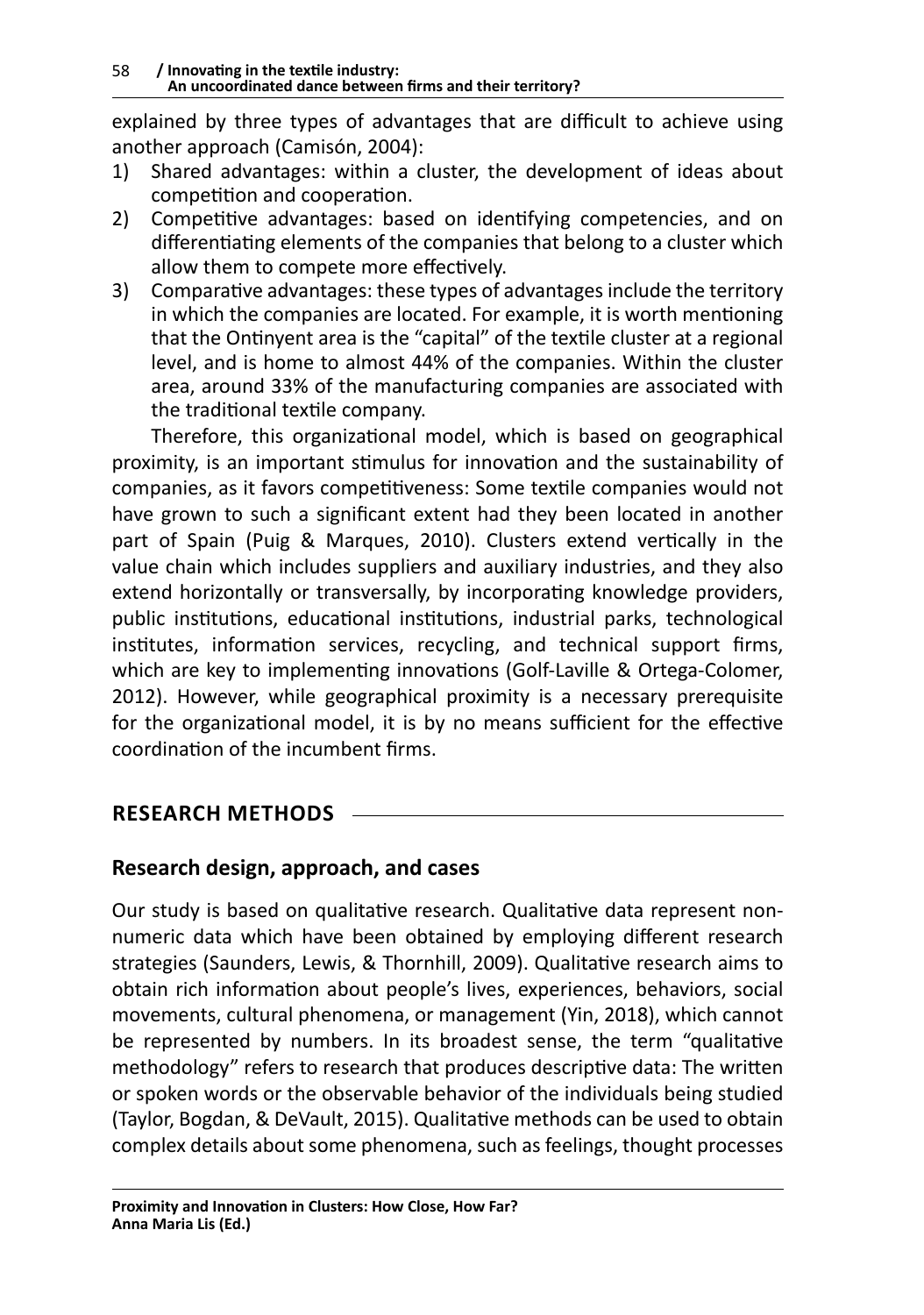and emotions, which are difficult to extract using other more conventional research methods (Yin, 2018; Najda-Janoszka & Daba-Buzoianu, 2018).

The sample consists of two companies dedicated to the textile industry, which are located in Ontinyent territory. In line with Tognazzo and Mazzurana (2017), we explored only two cases for several reasons: a) this study is the first step towards a more ambitious research project; b) by selecting two cases, we were able to carry out a more comprehensive analysis, allowing us to acquire and report our experiences with the gathering of new and unfamiliar data (von Krogh, Spaeth, & Lakhani, 2003); c) as Dyer and Wilkins stated: "Moreover, because Eisenhardt argues that the more cases a researcher studies, the better (within certain limits) for generating theory, she seems to lose the essence of case study research: The careful study of a single case allows researchers to identify new theoretical relationships and question old ones" (Dyer & Wilkins, 1991, p. 614).

According to Puig and Marques (2010), the productive process of the textile industry can be summarized as a cycle that involves spinning, weaving and dyeing, finishing, and dressmaking, which transforms a series of inputs (fibers, chemical products, etc.) into outputs or final products. These products can be highly varied (Canals, 2003), and may include blankets, bedspreads, carpets, sports clothing, and clothing from technical textiles, etc. In this process, it is important to point out that each link contributes to the elaboration of a finished product with added value, such that there is an interaction between the different links. The alteration or disappearance of any of these links would only endanger the continuity of the other companies located along the chain. In this sense, globalization has triggered some unbalances in the value chain, leading to the closure of some companies, or to an increase in the price of some raw materials and semi-finished products. Hence, the importance of innovation processes and continuous training for human resources to further enhance their skills, as well as the Industry 4.0 processes, all of which aim to support the entirety of the production process.

Historically, Spain's textile industry, which is a mature sector, has played an important role in the country's industrial development. According to data from 2013, 1.7 million people were employed by 185,000 European companies in the industry, which generated a turnover of 166 billion EUR. The sector accounts for a 3% share of value-added and a 6% share of employment in total manufacturing in Europe. The sector in the EU is based around small businesses (European Commission, 2019).

The textile industry in Spain is traditionally associated with two regions, namely, Catalonia and the Valencian Community. The Valencian textile cluster is formed by firms located in the counties of La Vall d'Albaida, el Comtat, and L'Alcoià, and it is composed of around 500 firms, with a total staff of 4,100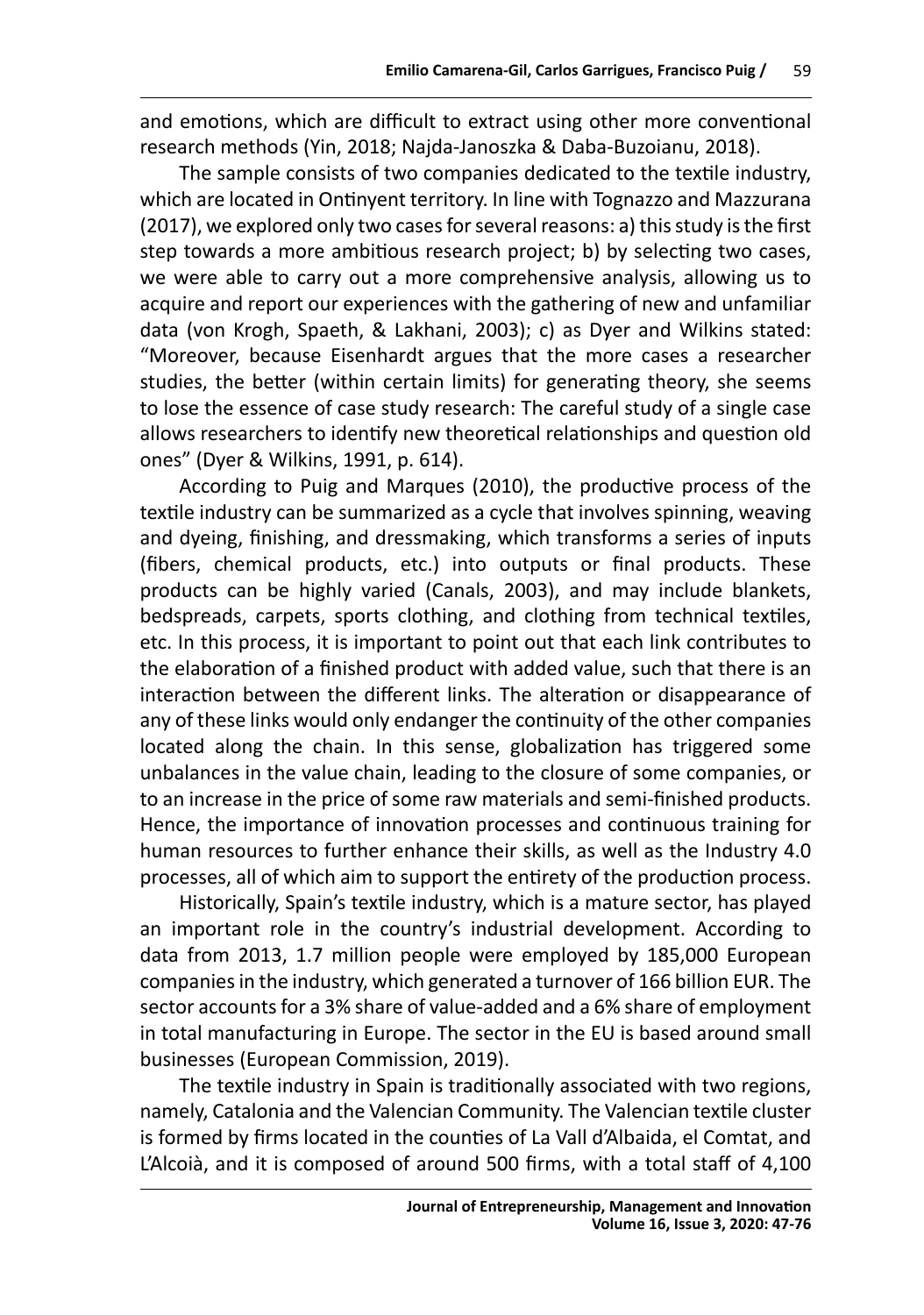employees. In this cluster, the main agglomeration of firms is located in the city of Ontinyent, which accounts for almost 33% of the activity (ATEVAL, 2017). In the Ontinyent region, the textile companies that prevail are small and medium-sized firms, many of which are family businesses, in the same vein as those in other South European countries such as Portugal or Italy (European Commission, 2019).

To ensure confidentiality, the firms which were studied are referred to as Alpha company and Beta company. The selection of these companies was based on criteria including relevance (i.e., the implementation of innovation initiatives, as confirmed by the information retrieved from our contacts in the cluster) and opportunity (i.e., their willingness to participate in the study).

This analysis, upon which our study is based, has allowed us to understand how innovation has developed within the cluster, the role of the different dimensions of proximity in its development, and the degree of coordination between the institutions and firms in the cluster. The features of the participating companies are shown in Table 3. Both are bigger than the average firm in the cluster (9 employees) and the age of around 25 years. The interviews with these companies were carried out in February of 2017, and the interviewees included either CEOs or members of the Executive Committees of the firms.

The collection of information derives from a series of in-depth interviews, which were conducted with these two companies, as well as a participatory observation of the daily work performed by their top executive managers. These interviews took place during the first months of 2017. The recordings were transcribed and then coded manually, searching for information about the diverse aspects related to the object of this research (i.e., how innovation was developed, the effect of clustering in this development, level of proximities in the cluster and their effects, degree of coordination between the actors of the territory). The interviews were structured in three parts: 1) *introductory questions* from which we obtained basic information about the companies, its vision, and the future of their industry; 2) *innovation implemented*, with the objective of understanding the level and types of innovations achieved by the firms, and 3) *influence of clustering* and the role of institutions and proximity in these processes.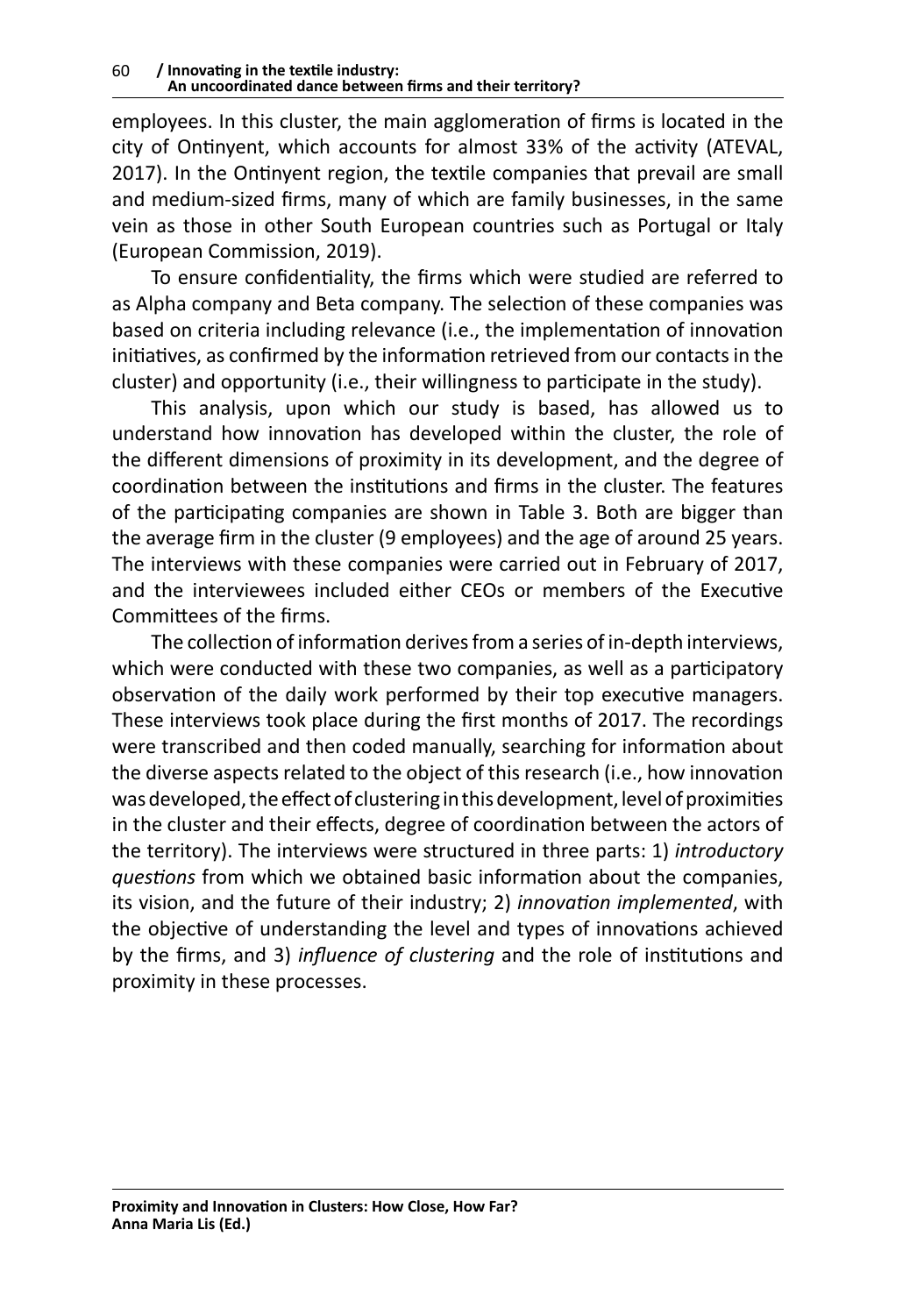| <b>Variables</b>                                     | Alpha company                                                       | Beta company                                              |
|------------------------------------------------------|---------------------------------------------------------------------|-----------------------------------------------------------|
| Turnover (2016)                                      | Around 12 million EUR                                               | Around 3 million EUR                                      |
| Turnover (2016) per<br>employee                      | 120,000 EUR                                                         | 100,000 EUR                                               |
| Operating result<br>(2016)                           | Around (-500,000 EUR)<br>(loss)                                     | Around +300,000 EUR (profit)                              |
| Employees (as of<br>the end of 2016)                 | Around 100                                                          | Around 30                                                 |
| Type of products                                     | Household textiles<br>(blankets, pillows)                           | Sewing of sporting apparel<br>based on technical textiles |
| Ownership                                            | Worker's Cooperative                                                | Family firm                                               |
| NACE Rev 2 Code                                      | 1392: Manufacture of<br>made-up textile articles,<br>except apparel | 1431 Manufacture of knitted<br>and crocheted hosiery      |
| Company type                                         | Worker's Cooperative                                                | Private limited liability<br>company                      |
| Type of innovation                                   | Product, process,<br>marketing innovation                           | Product, process,<br>marketing innovation                 |
| Interviewee<br>Source: OWD elaboration on SABL(2019) | Member of the Executive<br>Committee                                | <b>General Manager</b>                                    |

**Source**: own elaboration on SABI (2019).

# **ANALYSIS AND RESEARCH RESULTS**

# **Vision and future of the textile-clothing industry**

As described in the theoretical framework, the new global economy and the progressive economic and social transformations that have taken place in recent years are bringing about a competitive rearrangement of each one of the phases along the value chain of the sector, from what is to be manufactured to what is to be sold.

Both of the managers who were interviewed agreed that they operate in a mature and traditional sector that experiences significant competition from emerging economies. These aspects are in line with other studies, such as those carried out by Costa and Duch (2005) or Cerverón and Ybarra (2016). Nevertheless, the dynamism that this industry possesses, in terms of renewal, innovation, and internationalization, encouraged a positive vision of the future among the managers of both of the companies. The main results of the interviews were triangulated and contrasted with relevant members of the territory.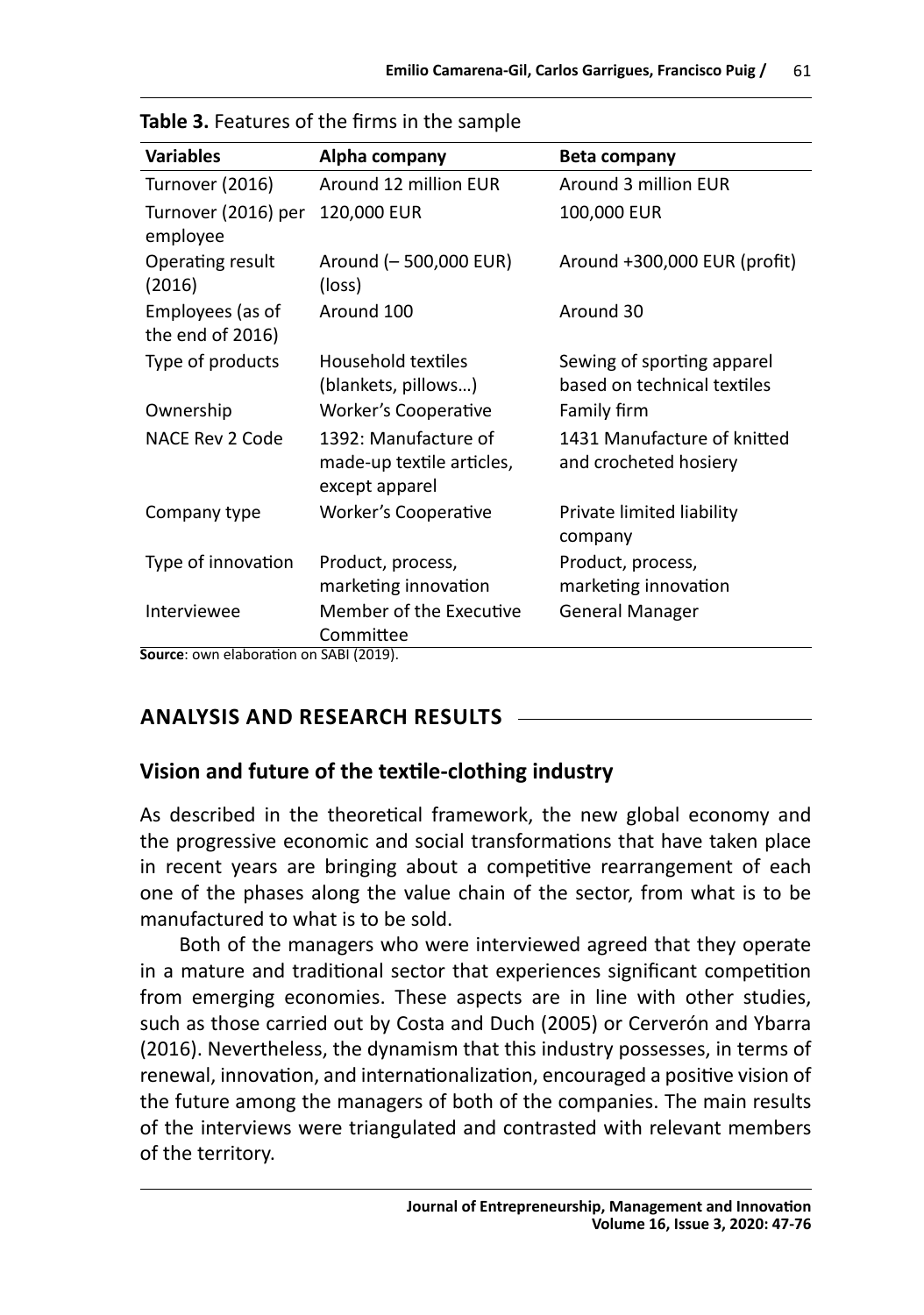In conclusion, both companies had to innovate processes to subsequently manufacture the desired products; the Alpha company produced new blankets, and the Beta company diversified its products and finishes. It is also important to mention that both companies utilize Industry 4.0 technology in their production process, which is an essential resource in maintaining competitiveness, and it furthermore contributes to their medium and longterm sustainability (Müller, Kiel, & Voigt, 2018).

It is worth noting that the CEO of one of the firms studied hinted that *"…one of the features of this sector is its high level of competence. Until some years ago, it was unthinkable to expect firms in the sector to gather at a conference or an event"*. Shortly afterward, the same person stated that *"unless ATEVAL*<sup>8</sup>  *acts as a catalyzer among the textile firms, trust between them could not be built, and then the opportunities for cooperation will not show."* We believe that this is the role of the institutions in the cluster; they are bodies that enhance organizational proximity, which is based on the establishment of trust-based networks between organizations that facilitate close organizational proximity while also maintaining flexibility, as mentioned previously (Nooteboom, 2000). These reflections are in line with the study of Sydow and Staber (2002).

# **Implementation of innovation**

At this point, the following question arises: How did the firms in this study carry out the innovations? We asked whether innovations were carried out internally (i.e., using their own resources), or by means of external resources (i.e., via synergies with other companies in the sector, as well as by engaging with institutions such as AITEX, ATEVAL, etc.).<sup>9</sup>

# *Alpha company*

*"Our innovations have been mainly carried out by using our own resources, as we have a design department, a textile engineer on the staff, technicians specialized in product development, and people from other departments who are properly trained according to the needs of the company. We also had to resort to external services, such as laboratories, machinery suppliers, delivery and logistics services, etc."*<sup>10</sup>

<sup>8</sup> ATEVAL is the association of textile industries of the cluster, having offices in Ontinyent and Alcoi.

<sup>9</sup> AITEX is an acronym of the Research Institute for the Textile Industry, an institute formed by the Government of the Valencian Region in the '90s whose objective involved the diffusion of technical expertise among its members. 10 Without doubt, profiting from the close cognitive proximity between these actors.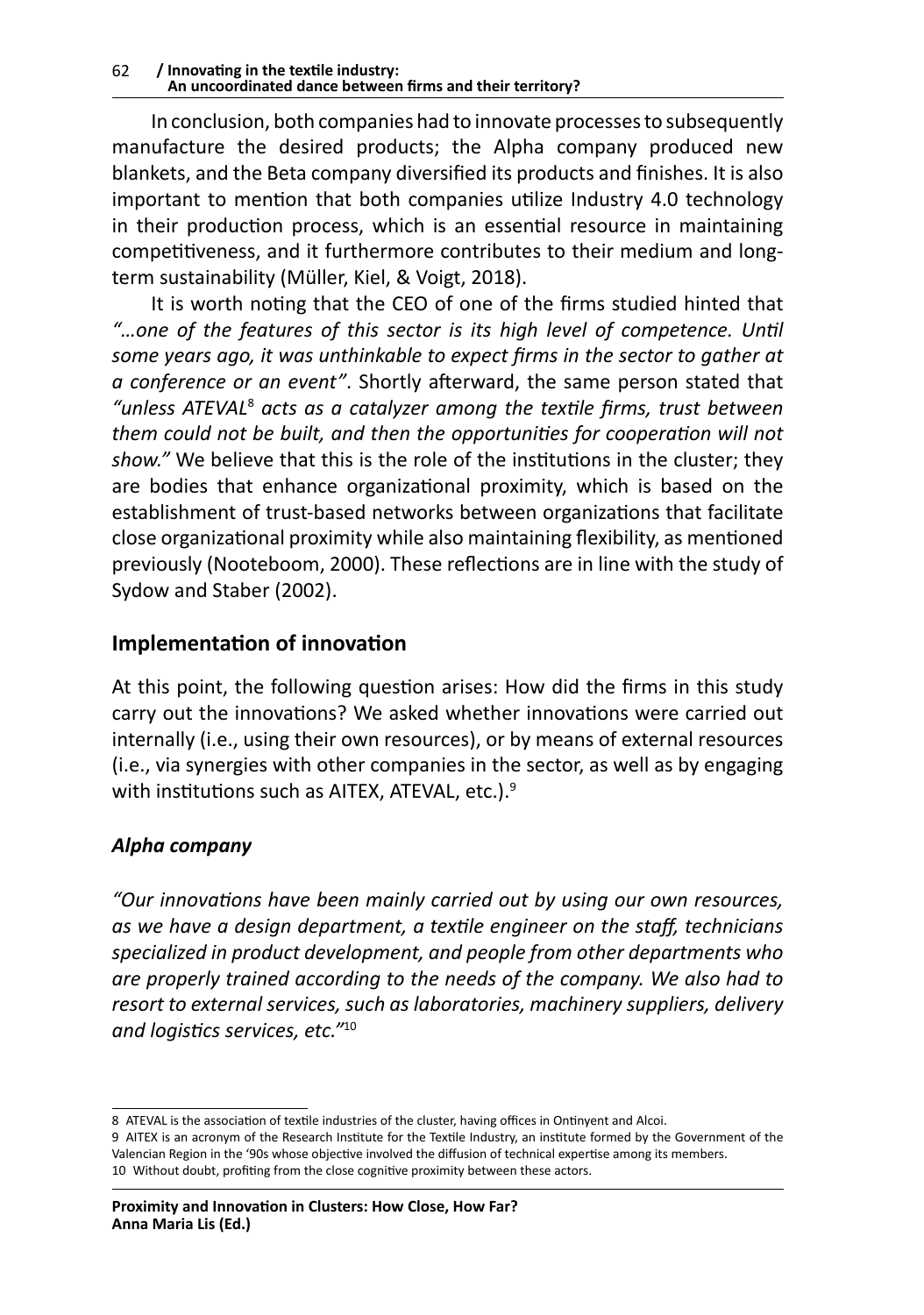#### *Beta company*

*"The innovations were carried out by using our own resources, that is, internally and also with the help of external services such as laboratories, machinery suppliers, software, etc."*

From both quotes, we can conclude that even though the companies are located in the same territory, they preferred to pursue their innovations by utilizing their own resources. The only external resources used by the firms included suppliers or laboratories, and they did not cooperate with other textile firms. In our opinion, after reviewing additional comments by these firms and by applying our own experience from other research studies of this territory, this finding could be attributed to a general attitude of industrial secrecy which arises due to the geographical proximity of competitors and the lack of collaboration between companies. In other words, this highlights one of the most obvious consequences of too much geographical proximity and too little social proximity (Molina-Morales & Martinez-Fernández, 2009).

The utilization of internal resources offers advantages and disadvantages (Cainelli, De Marchi, & Grandinetti, 2015). Some of the advantages include the possibility to integrate the results more easily, and the development process is quicker, as engineers and designers form part of the firm's staff (design is a fundamental part of product differentiation). However, all of this occurs without actively profiting from the aforementioned facilitating agents (e.g., universities and technological institutes), or from the creation of synergies between firms, in respect to R&D activities, for example. For firms, this process requires significant economic effort, and the implementation of innovations is undertaken at a slower speed, which therefore affects their overall competitiveness. In addition, we should not forget that there is a lack of appropriation in terms of the efficiency of the intervention when several organizations carry out a project. Moreover, it should be acknowledged that product innovation also leads to necessary innovations in respect to the firm's processes, and in many cases, this involves innovations in the areas of marketing and organizational issues. Therefore, such forms of innovation necessarily arise from the changes that are introduced in product lines (Grabher et al., 2008).

In line with previous studies, such as the OECD's study (2005), it is interesting to note that these firms acknowledged the factors that foster and hinder innovation, as shown in Table 4. Among the factors which foster innovation, the firms mentioned a quick adaptation to customers' needs, a broader product portfolio, enhancing the level of quality, and knowledge exchange between other firms. Furthermore, both firms agreed that factors which hinder innovation include the high costs of innovation development and a lack of necessary knowledge and technologies. It must be mentioned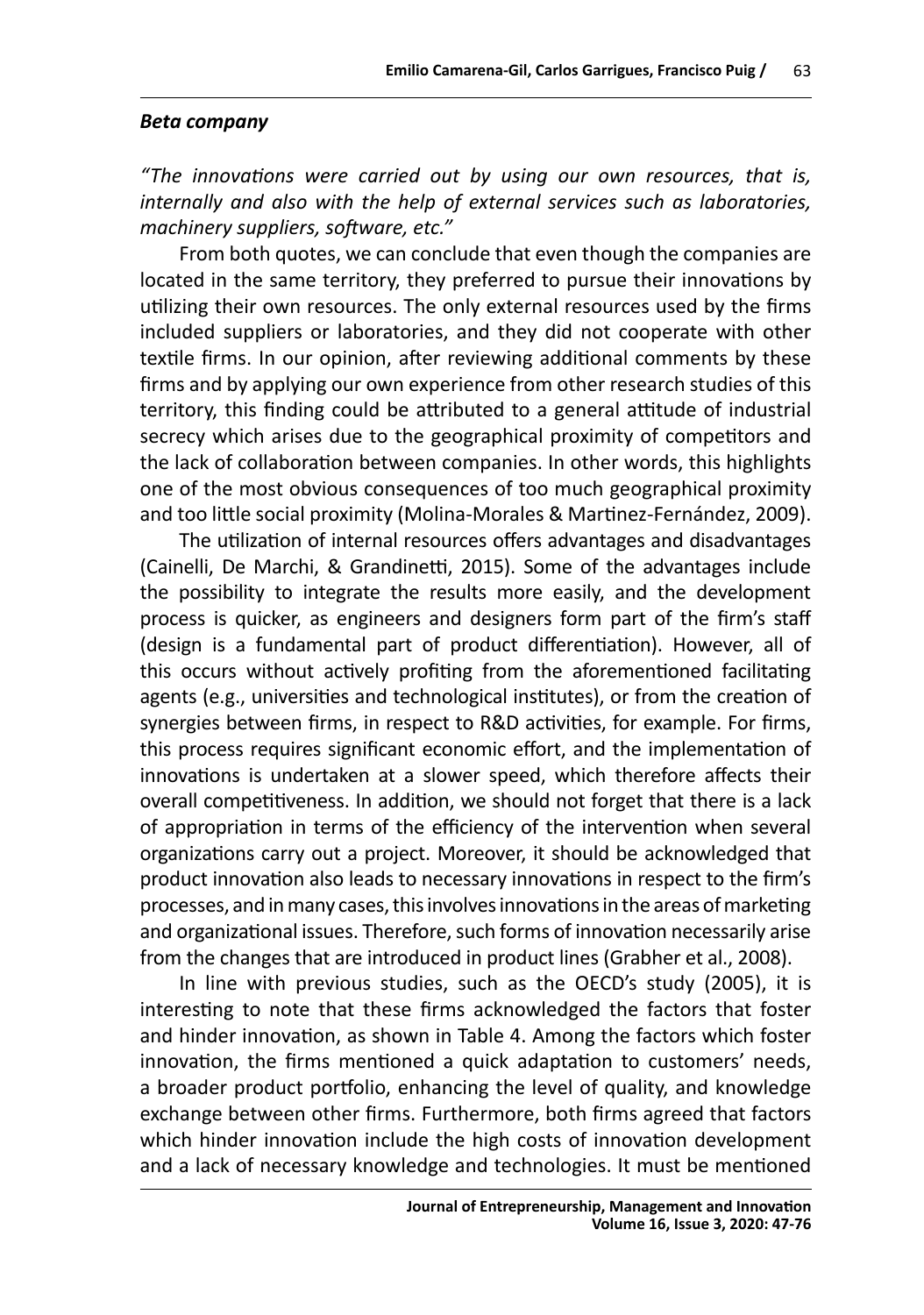that both of the firms which took part in this study were SMEs, and these factors might not be observed in the case of bigger firms.

| Company | Type of innovation<br>developed                                                                                                                                            | <b>Resources</b><br>used in the<br>process                                                            | <b>Factors</b><br>mentioned<br>that fostered<br>innovation                                                                                                                                                                                                                                                                | <b>Factors</b><br>mentioned<br>that<br>hindered<br>innovation                                          | <b>Proximity factors</b><br>mentioned by<br>companies                                                                                                                                                                                                                                                                                                                                                                                                                                                                                                                  |
|---------|----------------------------------------------------------------------------------------------------------------------------------------------------------------------------|-------------------------------------------------------------------------------------------------------|---------------------------------------------------------------------------------------------------------------------------------------------------------------------------------------------------------------------------------------------------------------------------------------------------------------------------|--------------------------------------------------------------------------------------------------------|------------------------------------------------------------------------------------------------------------------------------------------------------------------------------------------------------------------------------------------------------------------------------------------------------------------------------------------------------------------------------------------------------------------------------------------------------------------------------------------------------------------------------------------------------------------------|
| Alpha   | Product<br>Process (Industry<br>4.0)<br>Organizational (Lean<br>Manufacturing)<br>Commercial (Online<br>sales, new channels,<br>low quantities<br>orders)<br>Servitization | Own<br>resources<br>External<br>resources<br>(both from<br>inside and<br>from outside<br>the cluster) | Increase market<br>share<br>Adapt more<br>quickly to<br>customers'<br>needs<br>Widen the<br>product<br>portfolio<br>Enhance the<br>quality level<br>Diminish<br>costs (Lean<br>manufacturing)<br>Increase<br>efficiency and<br>capacity<br>Knowledge<br>exchange<br>with other<br>organizations<br>To follow the<br>rules | High<br>innovation<br>costs<br>Lack of<br>necessary<br>knowledge<br>Lack of<br>necessary<br>technology | Social proximity:<br>firm comments<br>about low levels<br>of trust among<br>industry firms,<br>despite high<br>geographical<br>proximity<br>Institutional<br>proximity: firm<br>reports they<br>use cluster<br>institutions, but<br>complain about<br>their low level of<br>dedication; they<br>prefer playing<br>"petty politics"<br>rather than<br>keeping close to<br>the cluster firms<br>No comments<br>about<br>organizational<br>proximity<br>Cognitive and<br>geographical<br>proximities,<br>although not<br>mentioned, were<br>implicit in the<br>interviews |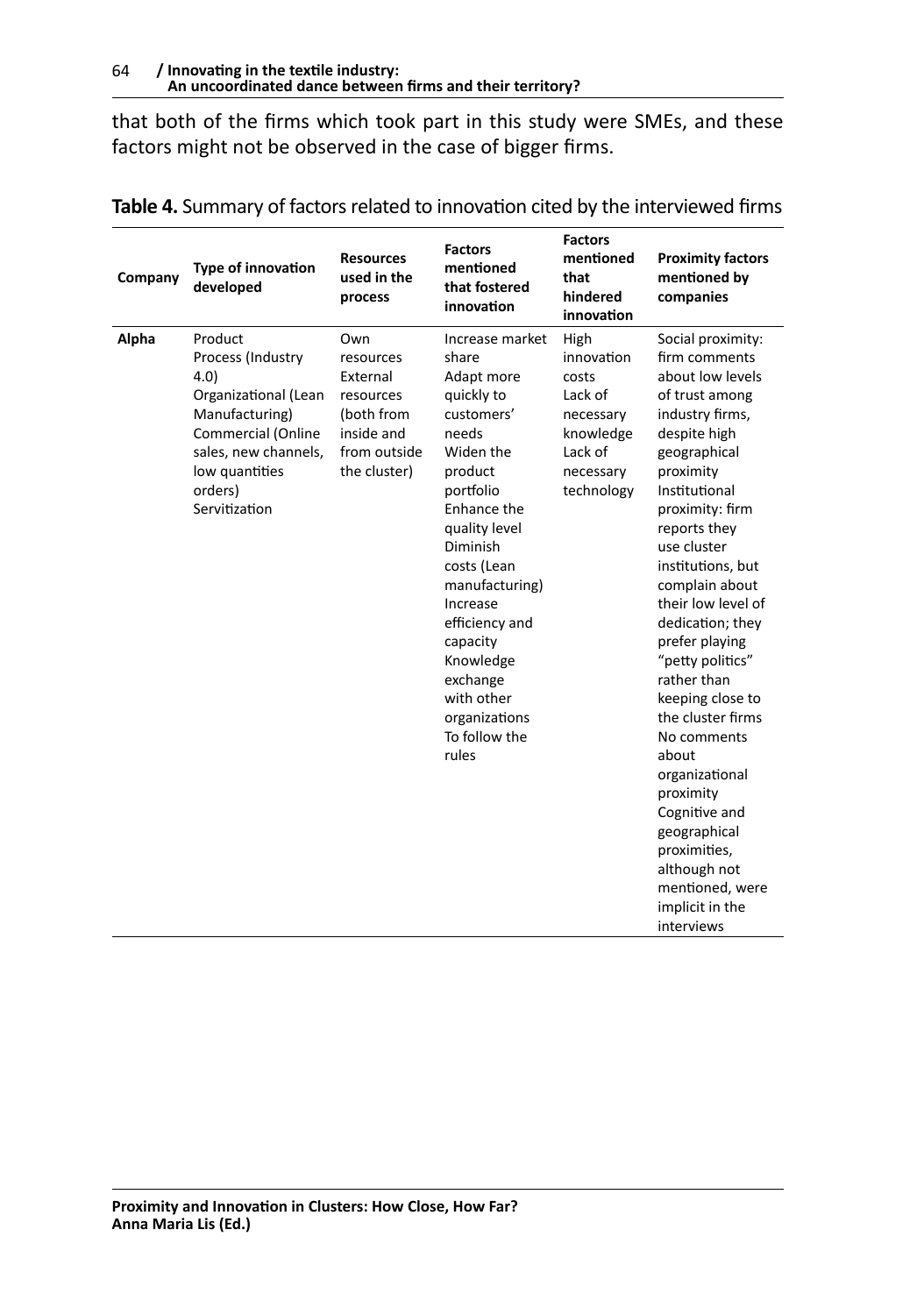| Company     | <b>Type of innovation</b><br>developed                                                                                                                                                                                                                                                       | <b>Resources</b><br>used in the<br>process                                                                                                                    | <b>Factors</b><br>mentioned<br>that fostered<br>innovation                                                                                                                                                                       | <b>Factors</b><br>mentioned<br>that<br>hindered<br>innovation                                                                                                                                               | <b>Proximity factors</b><br>mentioned by<br>companies                                                                                                                                                                                                                                                                                                                                                                                                                                                                                                                         |
|-------------|----------------------------------------------------------------------------------------------------------------------------------------------------------------------------------------------------------------------------------------------------------------------------------------------|---------------------------------------------------------------------------------------------------------------------------------------------------------------|----------------------------------------------------------------------------------------------------------------------------------------------------------------------------------------------------------------------------------|-------------------------------------------------------------------------------------------------------------------------------------------------------------------------------------------------------------|-------------------------------------------------------------------------------------------------------------------------------------------------------------------------------------------------------------------------------------------------------------------------------------------------------------------------------------------------------------------------------------------------------------------------------------------------------------------------------------------------------------------------------------------------------------------------------|
| <b>Beta</b> | Product (New<br>technical textiles for<br>sports)<br>Process (Industry<br>4.0, New raw<br>materials, new<br>technology)<br>Organizational<br>(Industry 4.0)<br>Commercial (New<br>brands, product<br>lines, and channels,<br>Internationalization,<br>Technical Assistance)<br>Servitization | Own<br>resources<br>External<br>resources<br>(both from<br>inside and<br>from outside<br>the cluster<br>Attendance to<br>fairs<br>Technological<br>institutes | Adapt more<br>quickly to<br>customers'<br>needs<br>Widen the<br>product<br>portfolio<br>Enhance the<br>quality level<br>Knowledge<br>exchange<br>with other<br>organizations<br>Enhance internal<br>communication<br>in the firm | High<br>innovation<br>costs<br>Lack of<br>necessary<br>knowledge<br>Lack of<br>necessary<br>technology<br>Uncertainty:<br>Demand<br>can be low,<br>and hence,<br>innovation<br>costs cannot<br>be recovered | Social proximity:<br>firm comments<br>about low levels<br>of trust with<br>industry firms,<br>despite high<br>geographical<br>proximity<br>Institutional<br>proximity: firm<br>reports they<br>use cluster<br>institutions but<br>complain about<br>their low level<br>of implication<br>and lack of<br>effectiveness.<br>No comments<br>about<br>organizational<br>proximity<br>Cognitive and<br>geographical<br>proximities,<br>although not<br>mentioned, were<br>implicit in the<br>interviews<br>Geographical<br>proximity: Firm<br>maintains extra-<br>cluster linkages |

# **Clustering effect on innovation: Opinions**

The firms' perceptions about the influence of their territorial location when innovating were described as follows:

### *Alpha company*

*"The cluster is valid to create synergies because we are in a territory where rivalry is very strong among companies that are dedicated to the textile industry. A few years ago, it was unthinkable that two competing companies located in the same industrial area would meet at an exhibition fair, an event, or even a meeting."*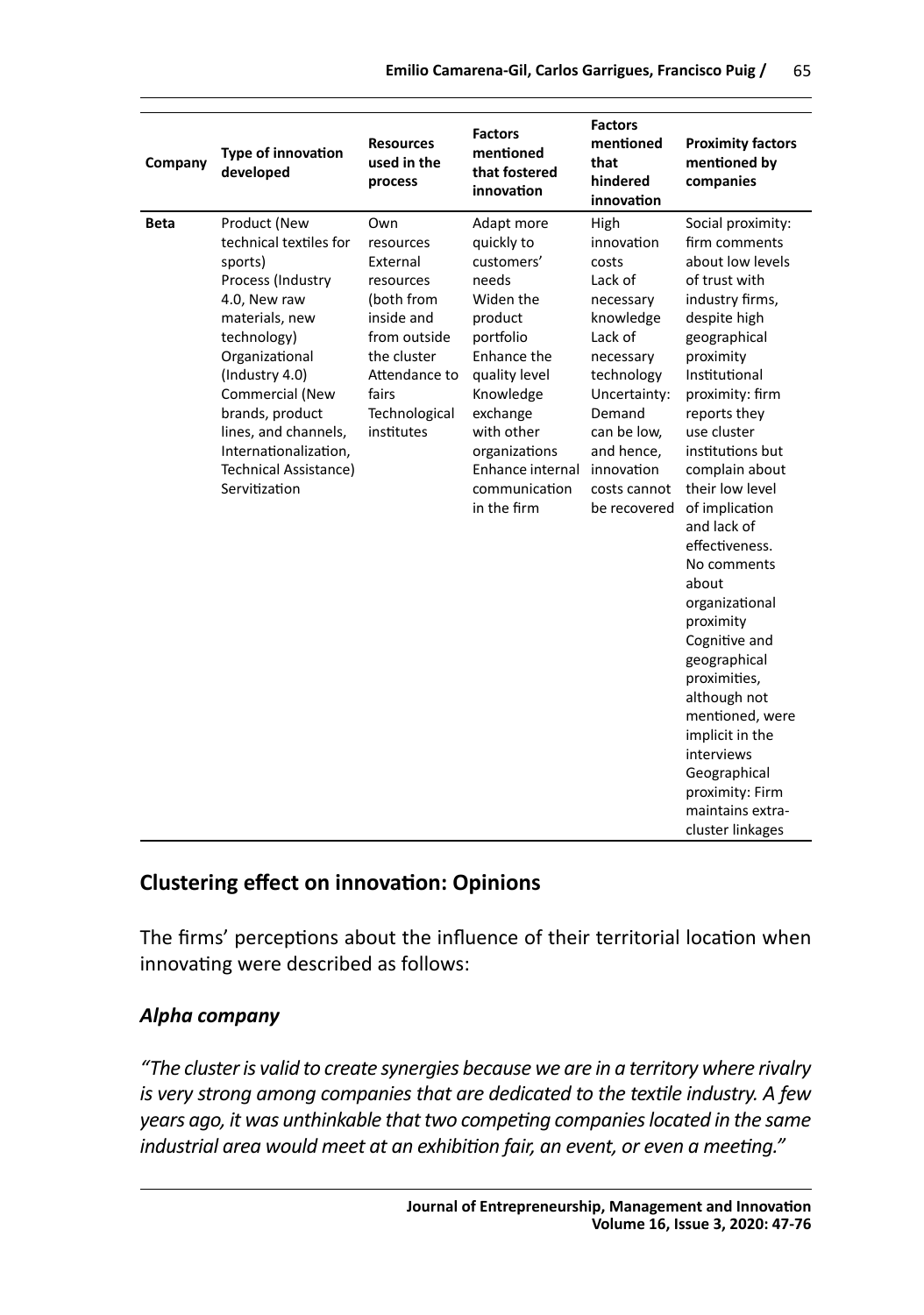*"In principle, it is favorable for everyone, but lately, and from our point of view, these entities (Cluster Innovall, AITEX, ATEVAL ...) are more focused on representativeness, and they have not made an effort to be closer to companies*11*. When we have had to make an important change, we undertook the first step alone, it would be convenient that they were closer to the activity of the companies so that this happens as little as possible."*

### *Beta company*

*"In general terms, the textile cluster of Ontinyent is favorable, but in my opinion, today, it does not have the media repercussion or the necessary impact for companies, that is, it does not mean an increase in market share or turnover. We created sportswear long before well-known brands like NIKE and ADIDAS, and due to a lack of media coverage, we were not able to sell them until these big companies put the same product on the market."* 

After analyzing the responses of both companies and reviewing the previous notes, we can conclude that both cases agree on the following aspects:

- belonging to a territorial cluster is important to carrying out innovation processes;
- innovation is carried out individually by internal mechanisms, with the help of external agents, but not other textile firms;
- there is a lack of coordination among the territory's institutions.

# **DISCUSSION**

By considering the results of our research, and comparing them with the factors outlined in the literature review, we can state the following:

# **Cognitive proximity**

The firms that participated in this study did not comment on cognitive proximity. Nevertheless, this type of proximity is understood to represent the shared knowledge base that enables communication between actors (Boschma, 2005), and it is regarded as a prerequisite for the cooperation of institutions within the cluster. At both the firm-level and the institutionallevel (e.g., ATEVAL, AITEX, or universities), this knowledge base formed part of the common ground between the actors.

<sup>11</sup> We wish to note that the firm undoubtedly refers to a low level of institutional proximity. For example, while firms are demanding technical support to the institutions, the institutions only offer lobby influence in upper instances.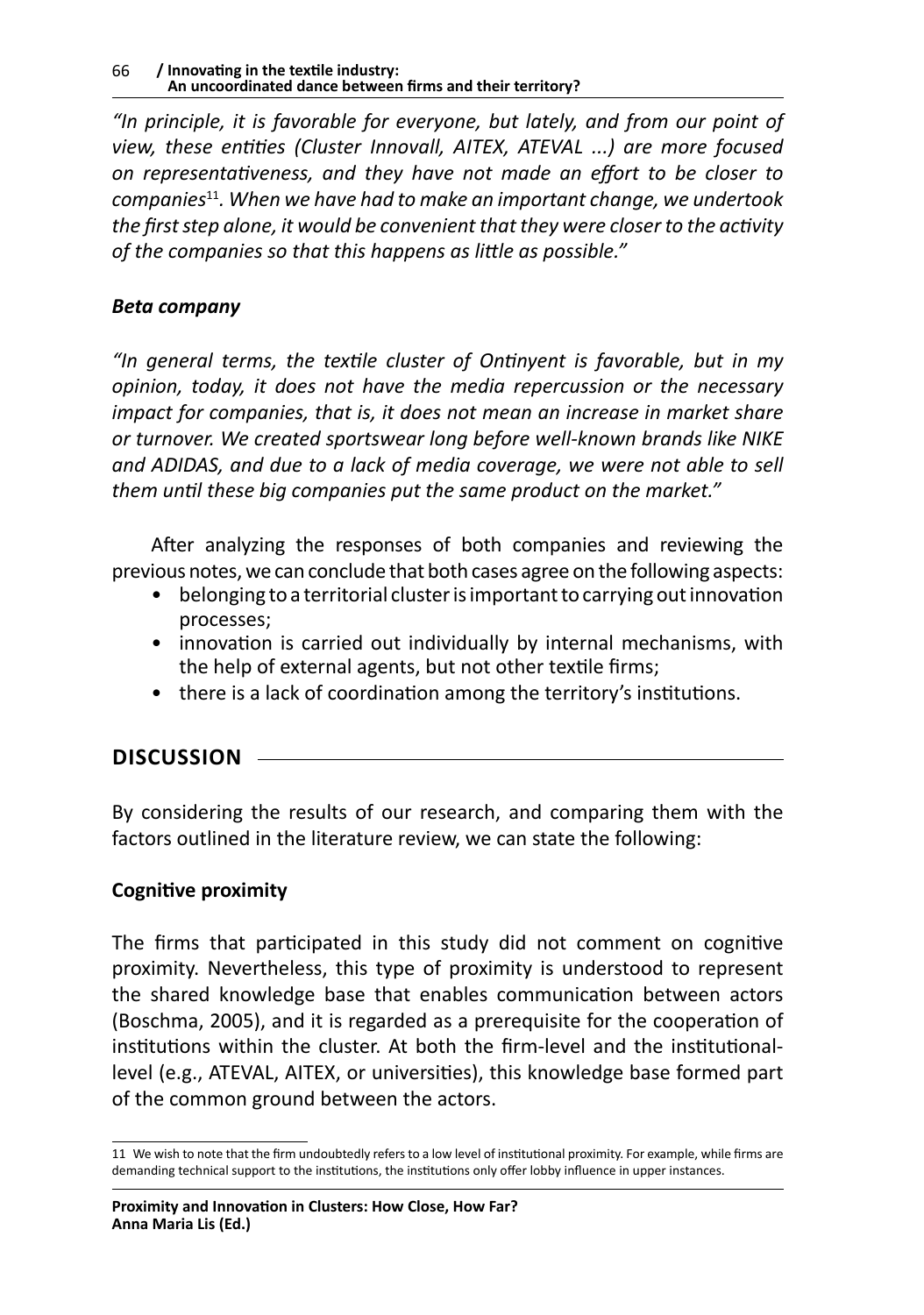### **Social proximity**

We found that innovation development was carried out by the firms with the help of external suppliers, though not by cooperating with other textile firms. The competence level in the sector prevented the building of trust among the firms, which in turn negatively affected their level of cooperation. Beta company argued that an institution in the cluster, namely, ATEVAL, had the task of acting as acatalyzer for the development of trust among firms in the sector. Firms complained that this lack of social proximity was a deterrent to the formation of inter-firm linkages, which is in line with the conclusions of Molina-Morales et al.'s (2015) research involving another mature cluster that produced footwear products in Spain.

### **Organizational proximity**

As a probable consequence of the low level of trust among firms, a low level of organizational proximity existed among them, which explained the lack of inter-firm cooperation when developing innovations. The manager of one of the firms in this study expected ATEVAL to act as a catalyzer to develop trust between the firms, by promoting trust-based networks of firms that could enhance organizational proximity. In this sense, it was implied that institutions, which are a key tenet of institutional proximity, could be used to promote organizational proximity, thus confirming Boschma's (2005) proposition regarding the substitutive effect, whereby some dimensions of proximity could be substituted for others.

### **Institutional proximity**

Institutional proximity was not mentioned by the firms that were interviewed in this study, but it was "in the air." Sharing the same institutional framework ensured the stability of the industry (Bramwell et al., 2008), but firms were aware that some of the changes were prompted by actors who adopted this framework, namely, competing firms from Asian countries, which rendered useless the routine and conservative reaction to change (Herrigel, 1993). One firm complained about the lack of a "safety net" within this institutional framework, citing an instance related to their industrial property in an Asian country to which they exported.

### **Geographical proximity**

Both firms are located within the cluster, whose geographical spread is reduced, though they keep extra-cluster linkages. These linkages help to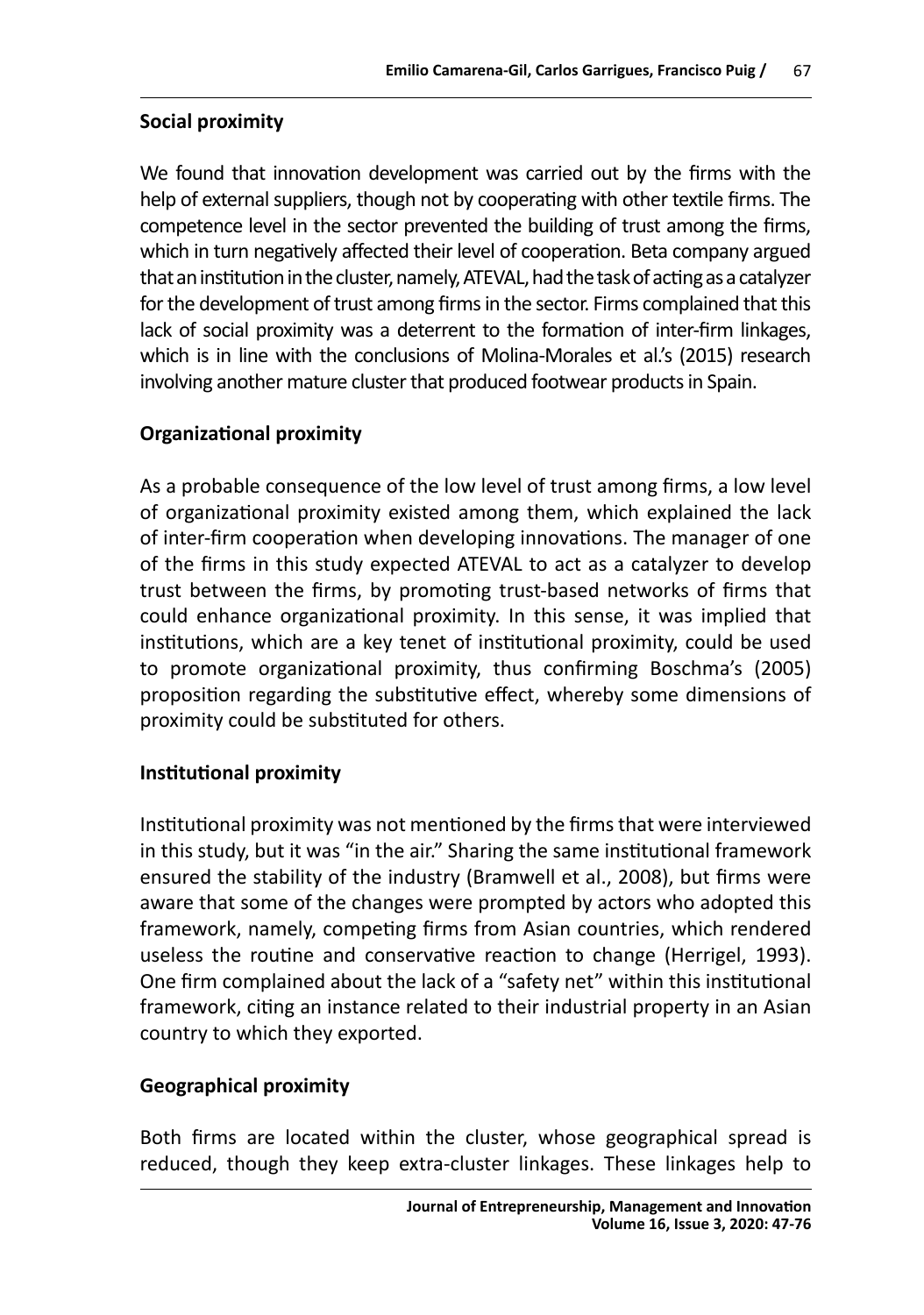reduce excessive geographical proximity, thus encouraging the firms to adopt a less inward-looking approach (Boschma, 2005). Both firms agreed that attending exhibition fairs helped them to keep up-to-date with technical developments within the sector, which decreased their need to engage with institutions in the cluster (AITEX, ATEVAL or Innovall)

### **Development of innovation**

This study found that the two firms were concerned about innovation. However, in our opinion, their main objectives and challenges were to modernize their production processes, adopt more efficient production methods to reduce costs, acquire new machinery, develop more advanced production techniques, become more competitive, and aim to reduce their costs and prices. Both companies agreed on the following points: enhancing added value in their activities; applying the concept of servitization<sup>12</sup>; adding and integrating services to the supply of products, is a strategy that can be adopted by manufacturing companies to improve their competitive position. The representatives of these companies understand the importance of implementing technological innovations and organizational changes by means of the so-called Industry  $4.0<sup>13</sup>$  technology, which increases their efficiency and flexibility when faced with market needs.

# **CONCLUSIONS**

By focusing on the implementation of innovation strategies, this study aimed to determine the mechanisms and level of coordination that exist in the most relevant textile cluster in Spain. As a result of the review and the fieldwork that were carried out, we can confirm that the innovations in the firms were developed in an isolated, discontinuous, marginal, and uncoordinated way, which suggests that clustering had a marginal effect.

However, by carrying out a detailed analysis of the information extracted from the interviews as well as our own observations, we found that both membership of a cluster and access to institutions (e.g., Innovall, AITEX, ATEVAL, universities, etc.) acted as an accelerator for these types of

<sup>12</sup> Vandermerwe and Rada (1988) introduced this concept in a seminal article. Servitization is defined as a trend by which corporations are increasingly offering fuller market packages or "bundles" of customer-focused combinations of goods, services, support, self-service, and knowledge. The trend continues to pervade almost all industries. It is customer demand-driven, and corporations believe that it sharpens their competitive edges and helps them to establish new relations with customers.

<sup>13</sup> Industry 4.0, referred to as the "Fourth Industrial Revolution", also known as "smart manufacturing", "industrial internet" or "integrated industry", is currently a much-discussed topic that supposedly has the potential to affect entire industries by transforming the way goods are designed, manufactured, delivered and paid. Curious readers can grasp a clear idea in Hofmann and Rüsch (2017).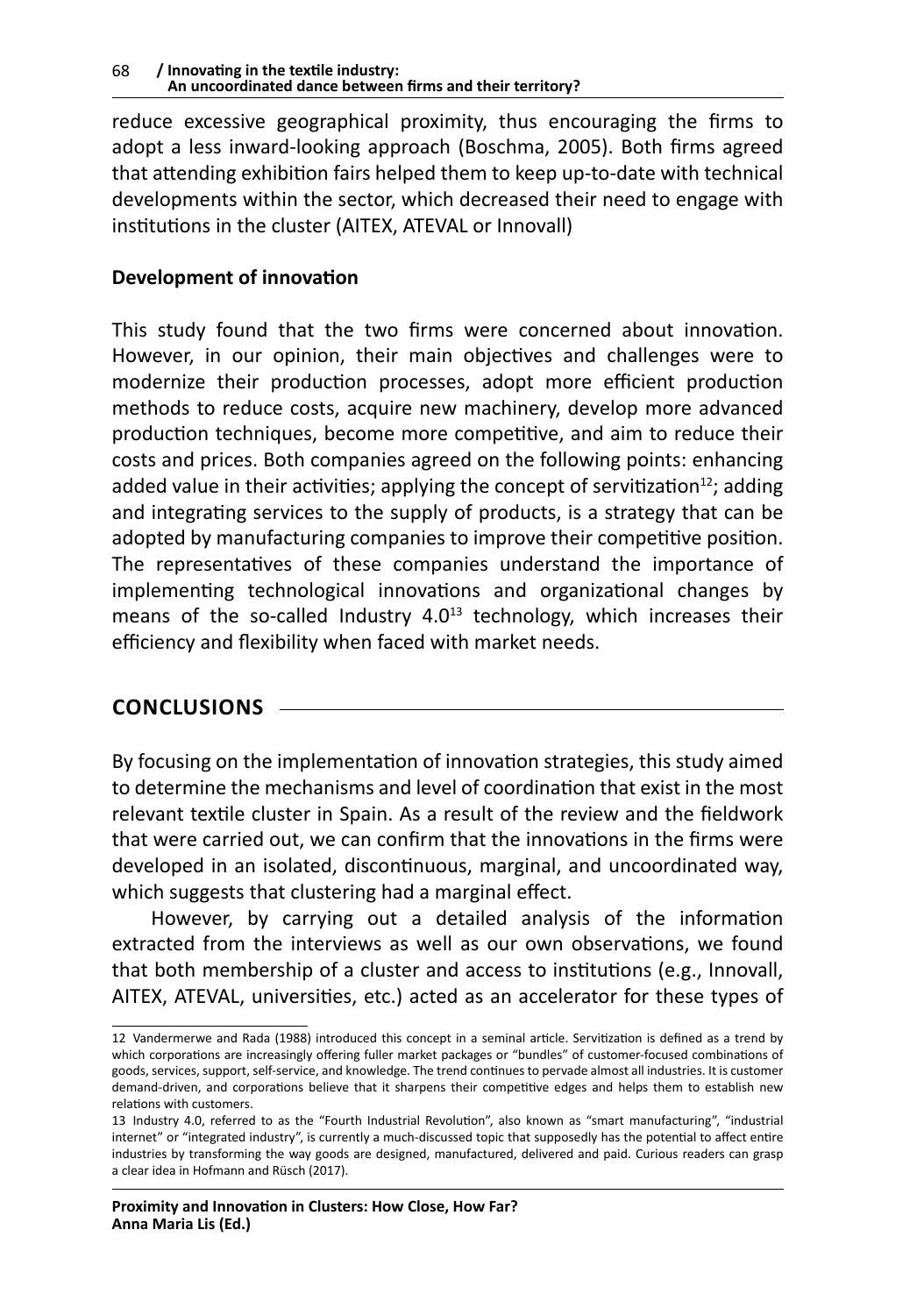companies in regard to their innovation processes, as they are in a better position to generate synergies and information for their projects (Heinonen & Ortega-Colomer, 2015).

Furthermore, we must outline another conclusion which highlights room for improvement among companies and institutions alike, and this point should be given adequate attention. The companies in the sample innovated without cooperating with other textile firms, which shows a lack of coordination between the companies and the cluster institutions (Sydow and Staber, 2002). We can only conclude that firms are not well-enough informed about how these institutions can contribute. The low level of trust that is present between longstanding competing firms, which is a by-product of too little social proximity, has not encouraged these firms to develop synergies among them. This situation should be redressed by the cluster institutions as well as by intelligent use of the tools available in the cluster, which would encourage cooperation and promote a win-win mindset that is aimed at establishing an entrepreneurial ecosystem (Jankowska, Götz, & Główka, 2017).

We wish to emphasize the need to reinforce awareness among companies of the opportunity that is offered to them by virtue of their being located in a territorial cluster. This could encourage an increased level of specialization that would not be made possible in another location. In other words, by reinforcing awareness among companies of the advantages that arise from being located in a cluster, companies can appreciate that they possess a valuable strategic resource that other companies do not. They can gain a better appreciation of their position within an important network of scientific, financial, and support institutions that would render feasible a profitable knowledge transfer process. Thus, the seeds of the creation of an intelligent region would be sown, creating a continuous territorial development capable of outperforming many others (such as the Galician-Portuguese Fashion Cluster) $14$ , because of the stable relationship between the scientific system and the productive system.

In short, the contributions of our study go beyond the academic (as evidenced by the innovation-territory relationship) to offer managerial and political insights. On the one hand, although the results show that being located in a cluster is a key factor for firms' survival in the textile industry, location, in itself, is not sufficient, as firms also need to cooperate and share ideas and experiences. On the other hand, in order to fully use the services provided by institutions (e.g., technological institutes, universities, or business associations) in their innovation processes, there should be

<sup>14</sup> This cluster, EuroClusTex, was formed in 2009 and it is composed of 3,800 Portuguese firms and about 500 Spanish firms from several subsectors, all of which operate in the textile and fashion industry. Further information can found at: http://www.atp.pt/fotos/editor2/Ficheiros%202010/Euroclustex\_esp%20(2).pdf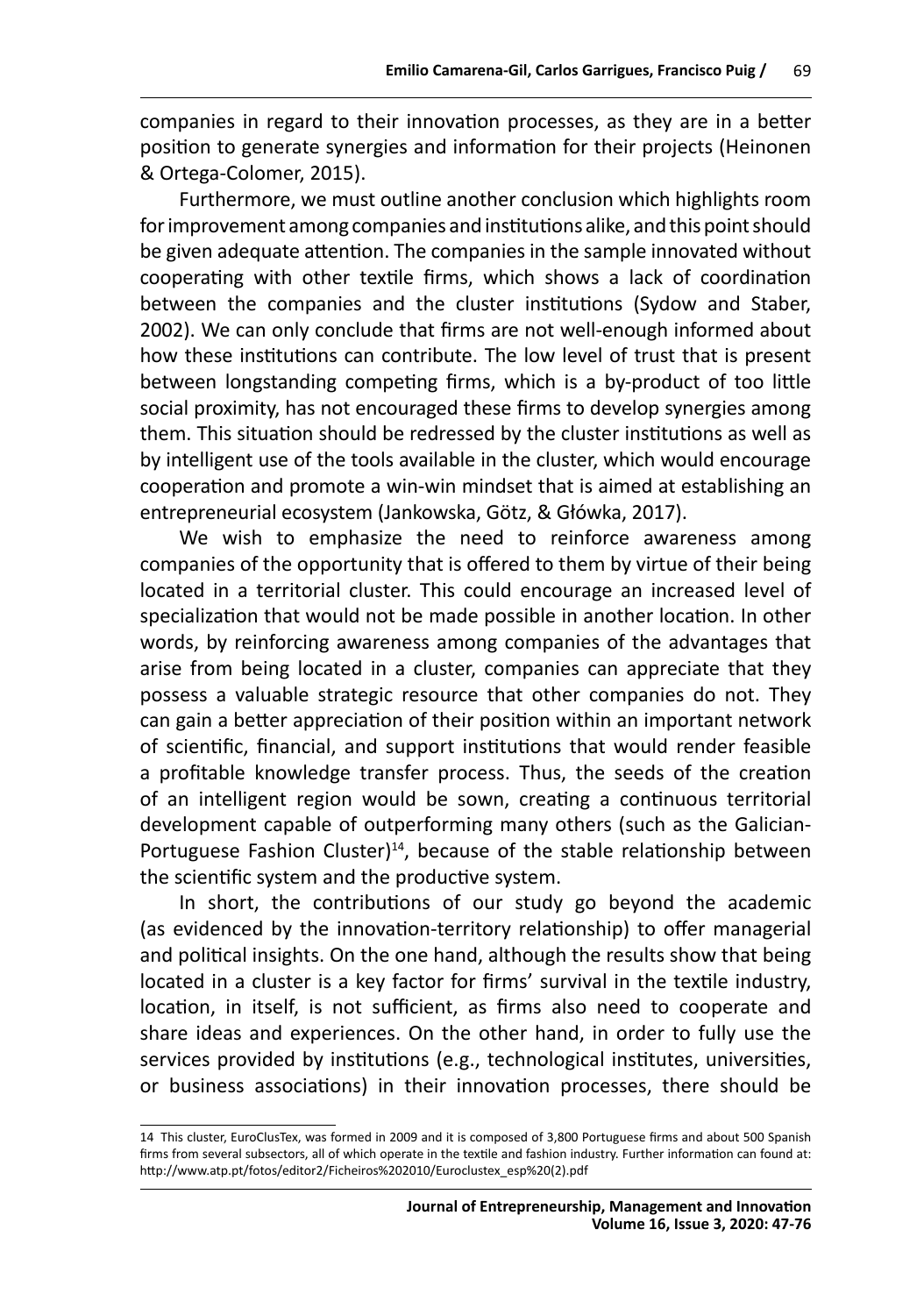greater interaction between institutions and companies<sup>15</sup>, and institutions should speak the language of companies and meet their needs. In other words, strong cluster initiatives are required (Freije, 2015; Lis, 2019) to reinforce the associative networking of the textile sector and thus avoid the "uncoordinated dance" in which it seems to be immersed.

Finally, we must recognize the limitations of our study in terms of the sample size employed. The sample consisted of only two companies. Although these companies belonged to different subsectors and had different governance schemes and product lines, this small sample can hardly be representative of a rich and varied industry such as the textile sector. This limitation highlights how further research can focus on institutions and workers that represent all of the actors that form the territory. One possible direction for future research would be to examine the effect of the different dimensions of proximity in the creation of linkages between entities, the relationships between this creation of linkages and the development of innovations, and to determine the extent to which diverse policies have contributed to innovation development. Another possible direction for future research would involve innovations that go far beyond the product and process innovations. While such innovations were developed and implemented in the cluster, organizational and marketing innovations remain less transparent. Therefore, studying the influence of the different dimensions of proximity in the development of these types of innovations would be a rich avenue of investigation.

# **References**

- Albors-Garrigós, J., Hervás-Oliver, J. L., & Hidalgo, A. (2009). Analyzing high technology adoption and impact within public supported high tech programs: An empirical case. *The Journal of High Technology Management Research, 20*(2), 153-168. https://doi.org/10.1016/j.hitech.2009.09.006
- ATEVAL. (2017). *Estudio de impacto económico de la industria textil en las comarcas de la Vall d'Albaida, el Comtat y L'Alcoià*, *Ontinyent*. Spain: Ateval.
- Audretsch, D. B., & Feldman, M. (1996). Spillovers and the geography of innovation and production. *American Economic Review, 86*(3), 630–640.
- Balland, P.A., Boschma, R., & Frenken, K. (2015). Proximity and innovation: From statics to dynamics. *Regional Studies, 49*(6), 907–920. http:// dx.doi.org/10.1080/00343404.2014.883598
- Baptista, R., & Swann, P. (1998) Do firms in clusters innovate more? *Research Policy*, *27*, 525-540. http://dx.doi.org/10.1016/S0048-7333(98)00065-1
- Becattini, G. (2015). Beyond geo-sectoriality: The productive chorality of places. *Investigaciones Regionales-Journal of Regional Research*, *32*, 31-41.

<sup>15</sup> An easy way to reduce the institutional proximity.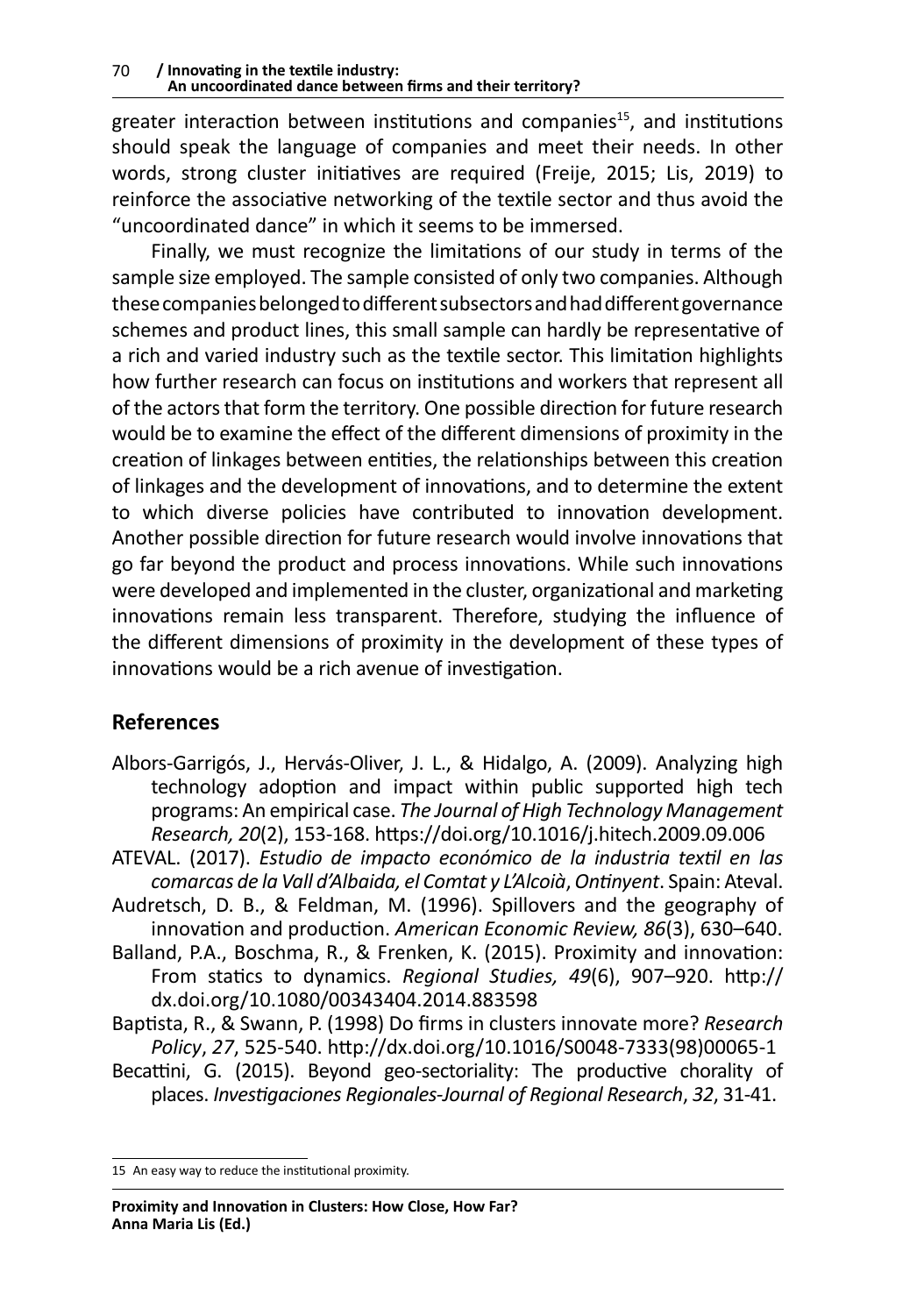- Blanc, H., & Sierra, C. (1999). The internalization of R&D by multinationals: A trade-off between external and internal proximity. *Cambridge Journal of Economics, 23*, 187–206.
- Boschma, R. (2005). Proximity and innovation: A critical assessment. *Regional Studies*, *39(*1*),* 61-74. http://dx.doi.org/10.1080/0034340052000320887
- Bramwell, A., Nelles, J., & Wolfe, D. A. (2008). Knowledge, innovation and institutions: Global and local dimensions of the ICT cluster in Waterloo, Canada. *Regional Studies*, *42*(1), 101-116. http://dx.doi. org/10.1080/00343400701543231
- Camisón, C. (2004). Shared, competitive, and comparative advantages: A competence-based view of industrial-district competitiveness*. Environment and Planning A*, *36*(12), 2227-2256. http://dx.doi. org/10.1068/a3759
- Cainelli, G., De Marchi, V., & Grandinetti, R. (2015). Does the development of environmental innovation require different resources? Evidence from Spanish manufacturing firms. *Journal of Cleaner Production*, *94*, 211- 220. http://dx.doi.org/10.1016/j.jclepro.2015.02.008
- Canals, J. (2003). El sector textil-confección español: situación actual y perspectivas. *Boletín ICE Económico: Información Comercial Española*, (2768), 5-8.
- Cerverón, V., & Ybarra, J. A. (Eds.). (2016). *La innovación empresarial en Ontinyent y su entorno.* Alicante, Spain: Universidad de Alicante.
- Claver-Cortés, E., Marco-Lajara, B., Seva-Larrosa, P., & Ruiz-Fernández, L. (2019). Competitive advantage and industrial district: A review of the empirical evidence about the district effect. *Competitiveness Review: An International Business Journal*, *29*(3), 211-235, http://dx.doi. org/10.1108/CR-08-2018-0048
- Costa, M. T., & Duch, N. (2005). La renovación del sector textil-confección en España. *Instituto de Economía de Barcelona*, *(355/356)*, 263-272.
- Delgado, M., Porter, M., & Stern, S. (2010). Clusters and entrepreneurship. *Journal of Economic Geography, 10*, 495-518. http://dx.doi.org/10.1093/jeg/lbq010
- Dyer, W. G., & Wilkins, A. L. (1991). Better stories, not better constructs, to generate better theory: A rejoinder to Eisenhardt. *Academy of Management Review*, *16*(3), 613-619. http://dx.doi.org/10.5465/ amr.1991.4279492
- Edquist, C., & Johnson, B. (1997). Institutions and organizations in systems of innovation. In C. Edquist (Ed.), *System of Innovation. Technologies, Institutions and Organizations.* London, UK: Pinter.
- European Commission. (2019). Textile and clothing industries. Retrieved from https://ec.europa.eu/growth/sectors/fashion/textiles-clothing/eu\_en
- Freeman, C. (1987). Technical innovation, diffusion, and long cycles of economic development. In T. Vasko (Ed.), *The Long-Wave Debate* (pp. 295-309). Berlin, Germany: Springer. http://dx.doi.org/10.1007/978-3- 662-10351-7\_21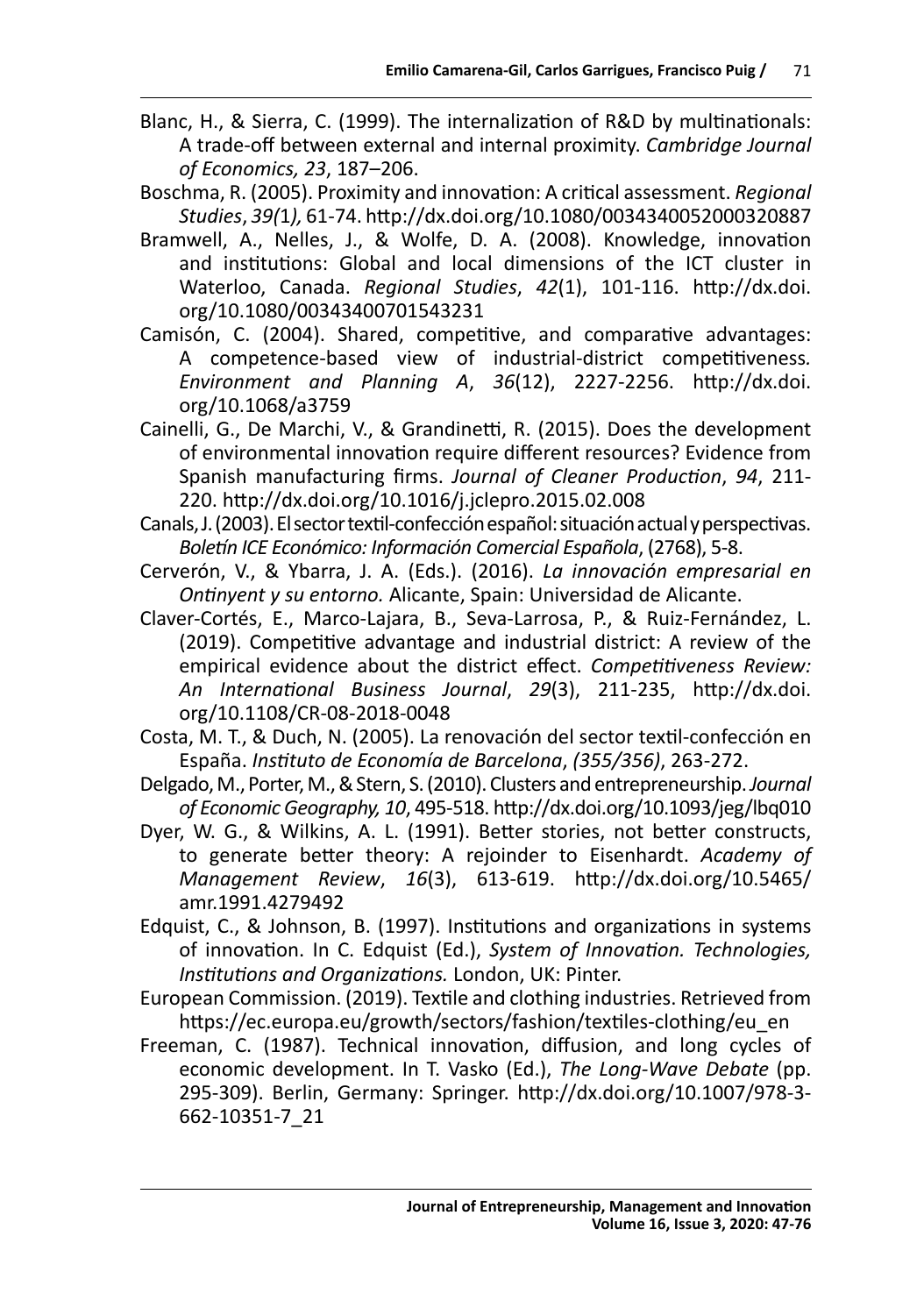- Freije, I. (2015). The role of cluster initiatives in strategic alliances: a view from the Basque Country region. *Harvard Deusto Business Research*, *4*(1), 2-16. https://doi.org/10.3926/hdbr.62
- Ghemawat, P. (2001). Distance still matters. *Harvard Business Review, 79*(8), 137-147.
- Golf-Laville, E., & Ortega-Colomer, F. J. (2012). Las fuentes de la innovación y el papel de las instituciones en el sistema de innovación de un distrito industrial. *Arbor, 188*(753), 75-96. http://dx.doi.org/10.3989/ arbor.2012.753n1006
- Gordon, I., & McCann, P. (2000). Industrial clusters: Complexes, agglomeration and/or social networks?. *Urban Studies, 37*, 513–532. http://dx.doi. org/10.1080/0042098002096
- Grabher, G., Ibert, O., & Flohr, S. (2008). The neglected king: The customer in the new knowledge ecology of innovation. *Economic Geography*, *84*(3), 253-280. http://dx.doi.org/10.1111/j.1944-8287.2008.tb00365.x
- Granovetter, M. (1985): Economic action and social structure. The problem of embeddedness. *American Journal of Sociology, 91*, 481–510. http:// dx.doi.org/10.1086/228311
- Heinonen, T., & Ortega-Colomer, F. J. (2015). Regenerative medicine as an emergent cluster in Tampere Region. *Journal of Entrepreneurship, Management and Innovatio*n, *11*(4), 139-160. http://dx.doi. org/10.7341/20151146
- Herrigel, G. B. (1993) Power and the redefinition of industrial districts. The case of Baden-Wurttemberg. In G. Grabher (Ed.), *The Embedded Firm. On the Socioeconomics of Industrial Networks* (pp. 227–251). London, UK: Routledge.
- Hofmann, E., & Rüsch, M. (2017). Industry 4.0 and the current status as well as future prospects on logistics. *Computers in Industry*, *89*, 23-34. http:// dx.doi.org/10.1016/j.compind.2017.04.002
- Jankowska, B., Götz, M., & Główka, C. (2017). Intra-cluster cooperation enhancing SMEs' competitiveness-the role of cluster organisations in Poland. *Investigaciones Regionales-Journal of Regional Research*, *39*, 195-214.
- Lambert, S. C., & Davidson, R. A. (2013). Applications of the business model in studies of enterprise success, innovation and classification: An analysis of empirical research from 1996 to 2010. *European Management Journal, 31*(6), 668-681. http://dx.doi.org/10.1016/j.emj.2012.07.007
- Lazzeretti, L., & Capone, F (2016). How proximity matters in innovation networks dynamics along the cluster evolution. A study of the high technology applied to cultural goods. *Journal of Business Research*, *69,* 5855-5865. http://dx.doi.org/10.1016/j.jbusres.2016.04.068
- Lis, A. M. (2019). The significance of proximity in cluster initiatives. *Competitiveness Review: An International Business Journal, 29*(3), 287- 310. http://dx.doi.org/10.1108/CR-08-2018-0050
- Martin, R., & Sunley, P. (2003). Deconstructing clusters: Chaotic concept or policy panacea?. *Journal of Economic Geography*, *3*(1), 5-35. http:// dx.doi.org/10.1093/jeg/3.1.5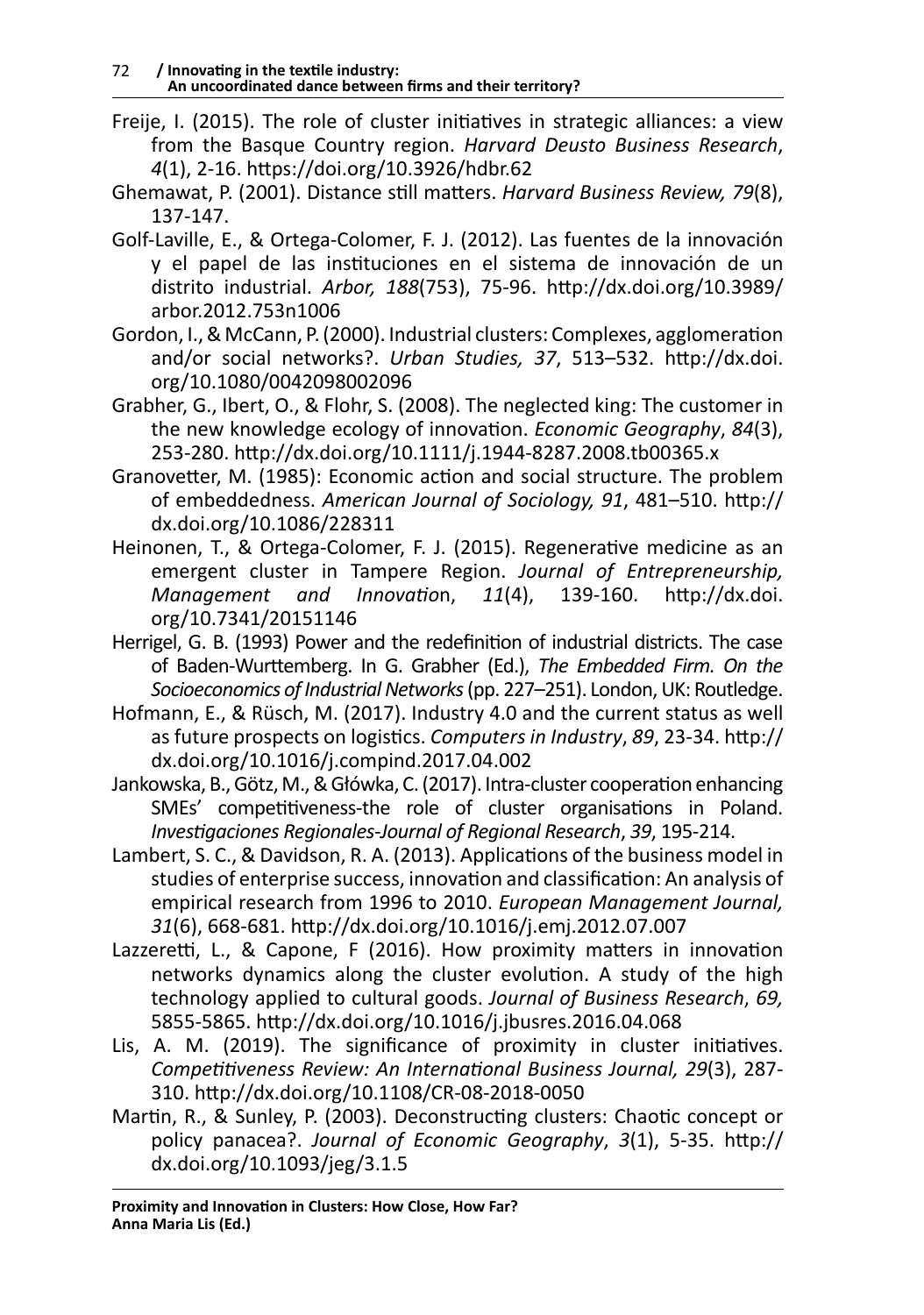- Maskell, P. (2001). Towards a knowledge-based theory of the geographical cluster. *Industrial and Corporate Change, 10*(4), 921–943. http://dx.doi. org/10.1093/icc/10.4.921
- Maskell, P., & Malmberg, A.(1999). The competitiveness of firms and regions. 'Ubiquitification' and the importance of localized learning. *European Urban and Regional Studies, 6,* 9–25. http://dx.doi. org/10.1177/096977649900600102
- Molina-Morales, X. (2001). European Industrial Districts: Influence of geographic concentration on performance of the firm. *Journal of International Management*, *7*(4), 277-294. http://dx.doi.org/10.1016/ S1075-4253(01)00048-5
- Molina-Morales, F. X., & Martínez-Fernández, M. (2003). The impact of industrial district affiliation on firm value creation. *European Planning Studies*, *11*(2), 155-170. http://dx.doi.org/10.1080/0965431032000072855
- Molina-Morales, F. X., & Martínez-Fernández, M. T. (2009). Too much love in the neighborhood can hurt: How an excess of intensity and trust in relationships may produce negative effects on firms*. Strategic Management Journal, 30*(9), 1013-1023. http://dx.doi.org/10.1002/smj.766
- Molina-Morales, F. X., Belso-Martínez, J. A., Más-Verdú, F., & Martínez-Cháfer, L. (2015). Formation and dissolution of inter-firm linkages in lengthy and stable networks in clusters. *Journal of Business Research*, *68*(7), 1557- 1562. http://dx.doi.org/10.1016/j.jbusres.2015.01.051
- Müller, J. M., Kiel, D., & Voigt, K. I. (2018). What drives the implementation of Industry 4.0? The role of opportunities and challenges in the context of sustainability. *Sustainability*, *10*(1), 247. http://dx.doi.org/10.3390/su10010247
- Najda-Janoszka, M., & Daba-Buzoianu, C. (2018). Editorial paper: Exploring management through qualitative research–introductory remarks. *Journal of Entrepreneurship. Management and Innovation*, *14*(4), 5-16. http://dx.doi.org/10.7341/20181440
- Nooteboom, B. (2000). *Learning and Innovation in Organizations and Economies*. Oxford, UK: Oxford University Press. http://dx.doi. org/10.1093/acprof:oso/9780199241002.001.0001
- North, D. C. (1990) *Institutions, Institutional Change and Economic Performance.* Cambridge University Press, Cambridge. http://dx.doi. org/10.1017/CBO9780511808678
- OECD. (2005). Manual de Oslo. Guía para la recogida e interpretación de datos sobre innovación, 3ª ed. Paris: OECD and EUROSTAT.
- Porter, M. E. (1998). Clusters and the new economics of competition. *Harvard Business Review*, *76(*6*),* 77-90.
- Puig, F., González-Loureiro, M., & Marques, H. (2014). Supervivencia, crecimiento e internacionalización en clústers industriales. *Economía Industrial, 391*, 133-140.
- Puig, F., & Marques, H. (2010). *Territory, Specialization and Globalization: Recent Impacts on European Traditional Manufacturing*. London, UK: Routledge.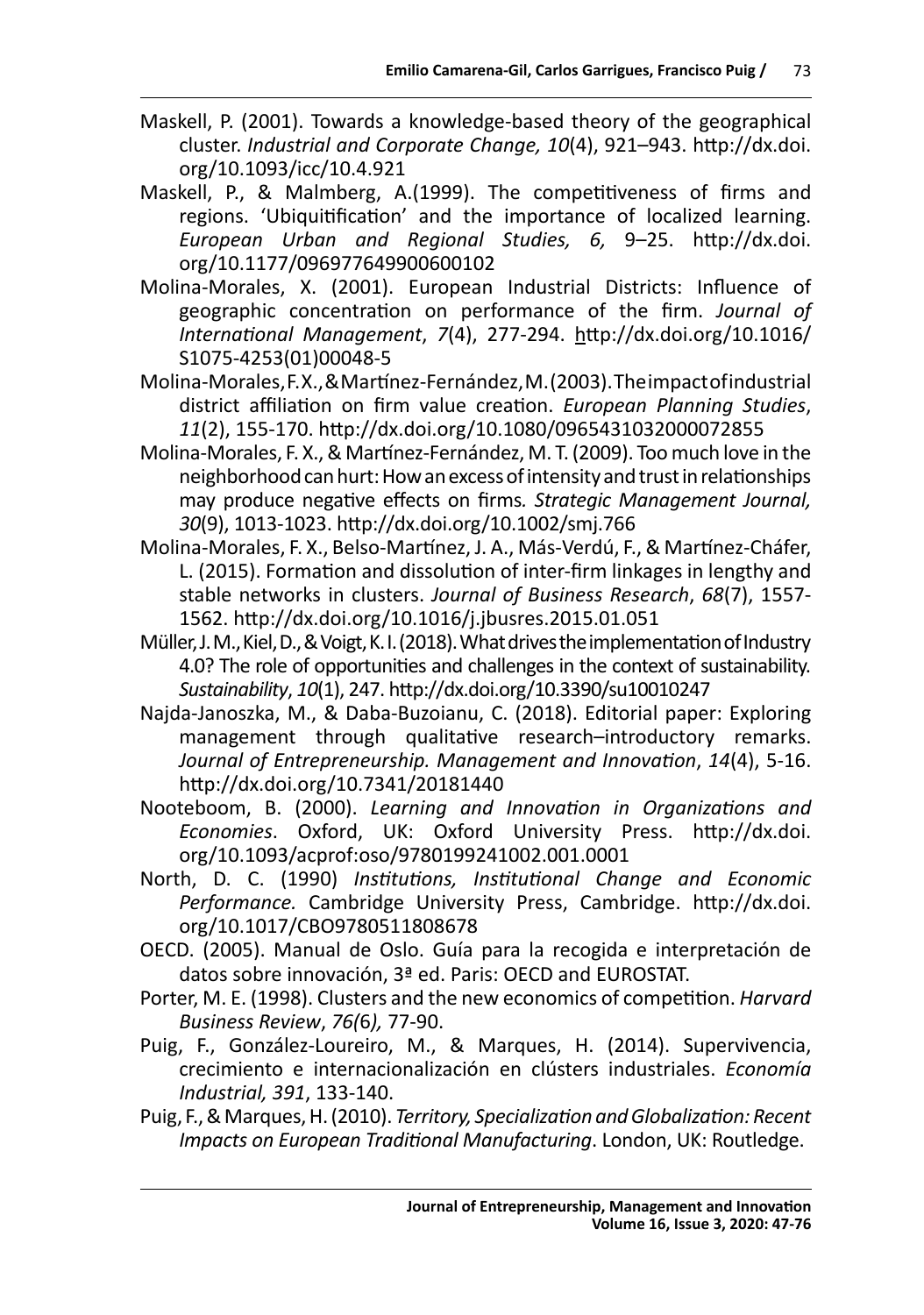- Rallet, A., & Torre, A. (1999). Is geographical proximity necessary in the innovation networks in the era of the global economy?. *GeoJournal, 49*(4), 373–380.
- Rodríguez-Victoria, O. E., Puig, F., & Gonzalez-Loureiro, M. (2017). Clustering, innovation and hotel competitiveness: Evidence from the Colombia destination. *International Journal of Contemporary Hospitality Management, 29*(11), 2785-2806. http://dx.doi.org/10.1108/IJCHM-03-2016-0172
- SABI. (2019). Sistema de Análisis de Balances Ibéricos, Bureau van Dijk. Retrieved from http://www.sabi.com
- Saunders, M., Lewis, P., & Thornhill, A. (2009). *Research Methods for Business Students* (5th ed.). Harlow, UK: Pearson Education Limited.
- Schmitz, H. (1992). On the clustering of small firms. *IDS Bulletin*, *23*(3), 64-69. http://dx.doi.org/10.1111/j.1759-5436.1992.mp23003012.x
- Schumpeter, J. A. (1982). *The Theory of Economic Development: An Inquiry into Profits, Capital, Credit, Interest, and the Business Cycle (1912/1934)*. New Brunswick, NJ. Transaction Publishers. http://dx.doi. org/10.4324/9781315135564
- Sivadas, E., & Dwyer, F. R. (2000). An examination of organizational factors influencing new product success in internal and alliance-based processes. *Journal of Marketing*, *64*(1), 31-49. http://dx.doi.org/10.1509/jmkg.64.1.31.17985
- Solow, R. M. (1956). A contribution to the theory of economic growth. *The Quarterly Journal of Economics, 70*(1), 65-94. http://dx.doi. org/10.2307/1884513
- Sydow, J., & Staber, U. (2002). The institutional embeddedness of project networks: The case of content production in German television. *Regional Studies*, *36*(3), 215-227. http://dx.doi.org/10.1080/00343400220122034
- Taylor, S. J., Bogdan, R., & DeVault, M. (2015). *Introduction to Qualitative Research Methods: A Guidebook and Resource*. Chichester, UK: John Wiley and Sons Ltd.
- Tidd, J., & Bessant, J. (2018). *Managing Innovation Integrating Technological, Market and Organizational Change (6*th *ed.)*. Hoboken, N.J.: John Wiley and Sons Ltd.
- Tognazzo, A., & Mazzurana, P. A. M. (2017). Friends doing business: An explorative longitudinal case study of creativity and innovation in an Italian technology-based start-up. *Journal of Entrepreneurship, Management and Innovation*, *13*(2), 77-104. http://dx.doi.org/10.7341/20171324
- Torre, A., & Rallet, A. (2005). Proximity and localization. *Regional Studies, 39*(1), 47–59. http://dx.doi.org/10.1080/0034340052000320842
- Vandermerwe, S., & Rada, J. (1988). Servitization of business: Adding value by adding services. *European Management Journal*, *6*(4), 314-324. http:// dx.doi.org/10.1016/0263-2373(88)90033-3
- Von Krogh, G., Spaeth, S., & Lakhani, K.R. (2003). Community, joining, and specialization in open source software innovation: A case study. *Research Policy, 32*(7), 1217–1241. http://dx.doi.org/10.1016/S0048- 7333(03)00050-7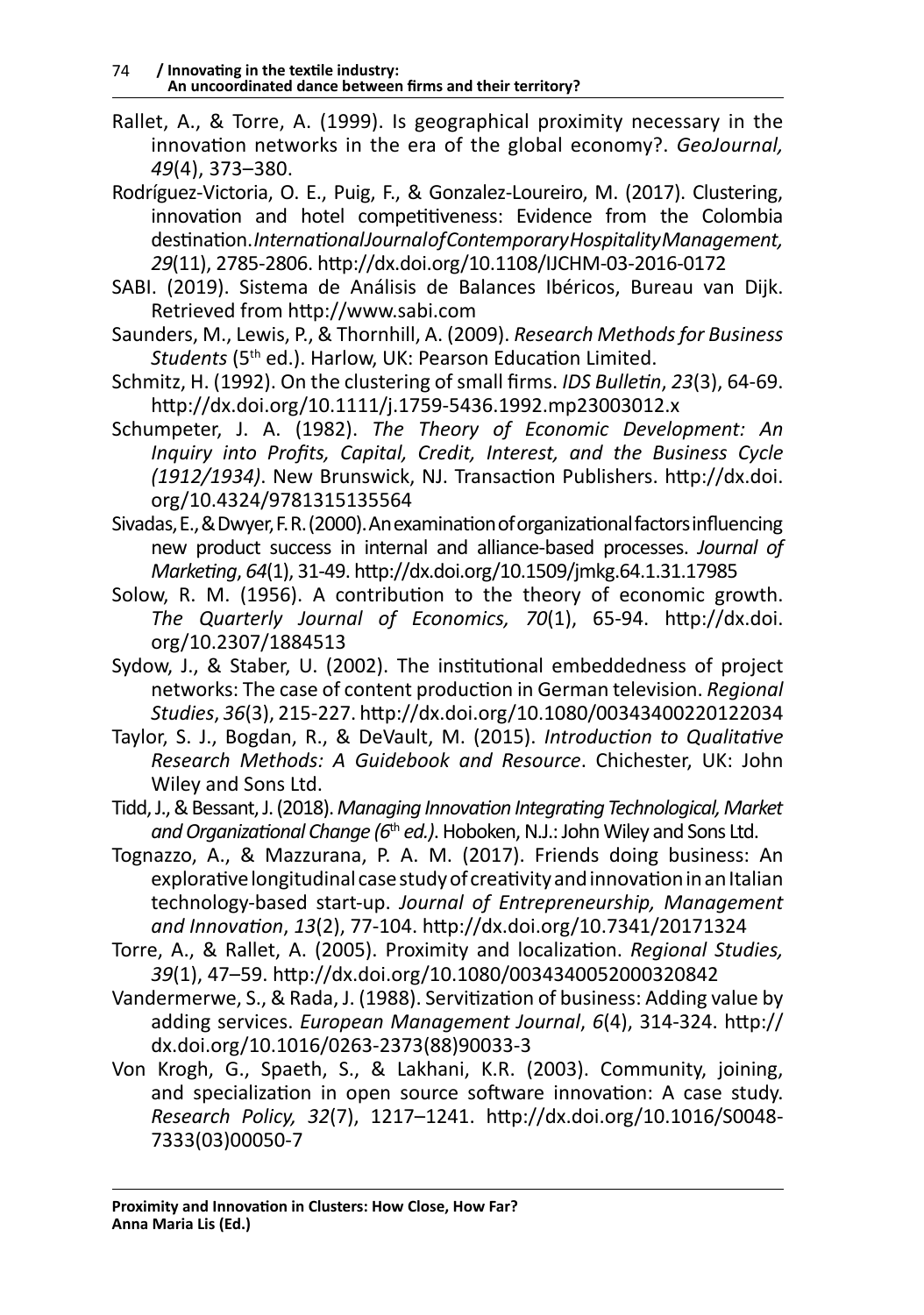- Yin, R.K. (2018). *Case Study Research and Applications: Design and Methods*  (6th ed.). Thousand Oaks, CA: Sage.
- Uzzi, B. (1997). Social structure and competition in interfirm networks: The paradox of embeddedness. *Administrative Science Quarterly, 42*(1), 35–67. http://dx.doi.org/10.2307/2393808

### *Abstrakt*

*Biorąc pod uwagę proces rozwoju innowacji, celem niniejszego artykułu było zbadanie wpływu różnych wymiarów bliskości i poziomu koordynacji istniejącej w klastrze włókienniczym. W badaniu zastosowano metodę jakościową, opartą na pogłębionych wywiadach przeprowadzonych z dwoma wiodącymi firmami w klastrze tekstylnym w Walencji, w Hiszpanii, który jest przedmiotem intensywnej konkurencji producentów z Azji. Firmy zostały wybrane według kryteriów rozwoju innowacji i możliwości. Jest to badanie pilotażowe, które poprzedza bardziej zaawansowane. Wyniki sugerują, że innowacje firm są rozwijane w sposób izolowany, nieciągły, marginalny i nieskoordynowany, a grupowanie ma marginalny wpływ. Ponadto, pomimo dużej bliskości geograficznej i poznawczej, niewielką bliskość społeczną utrzymuje się niski poziom zaufania między firmami. Te ustalenia mogą mieć znaczącą wartość praktyczną dla praktyków i instytucji. Firmy mogą lepiej zrozumieć znaczenie lokalizacji w klastrze, ponieważ jest to kluczowy czynnik ich przetrwania w warunkach intensywnej konkurencji. Jednak bliskość geograficzna nie jest wystarczająca, a firmy muszą ze sobą współpracować i dzielić się swoimi pomysłami i doświadczeniami. Ponadto instytucje powinny w większym stopniu współdziałać z firmami, mówić ich językiem, zaspokajać ich potrzeby i opracowywać silne inicjatywy klastrowe. Badanie to zapewnia pełniejsze zrozumienie tego, w jaki sposób instytucje i firmy współdziałają w ramach klastra w procesie rozwoju innowacji, oraz opracowuje różne wymiary bliskości między firmami. Słowa kluczowe: klaster, innowacje, bliskość, Hiszpania, terytorium, odzież tekstylna*

### **Biographical notes**

**Emilio Camarena-Gil** is a Lecturer at the Faculty of Economics of the University of Valencia. He owns Bachelors' degrees in Mechanical Engineering and Business Administration, and a Master's degree in Business Strategy. With extensive experience in private companies in commercial and managerial positions, he teaches Business Management in Bachelor's, Postgraduate and Executive Education programs.

**Carlos Garrigues-Ortola** is a researcher in the research group GESTOR (Business Geo-strategy) at the University of Valencia. He owns a Bachelor's degree in Business Strategy. He has considerable experience in textile firms and he has participated in different conferences and projects related to innovation and industrial clusters.